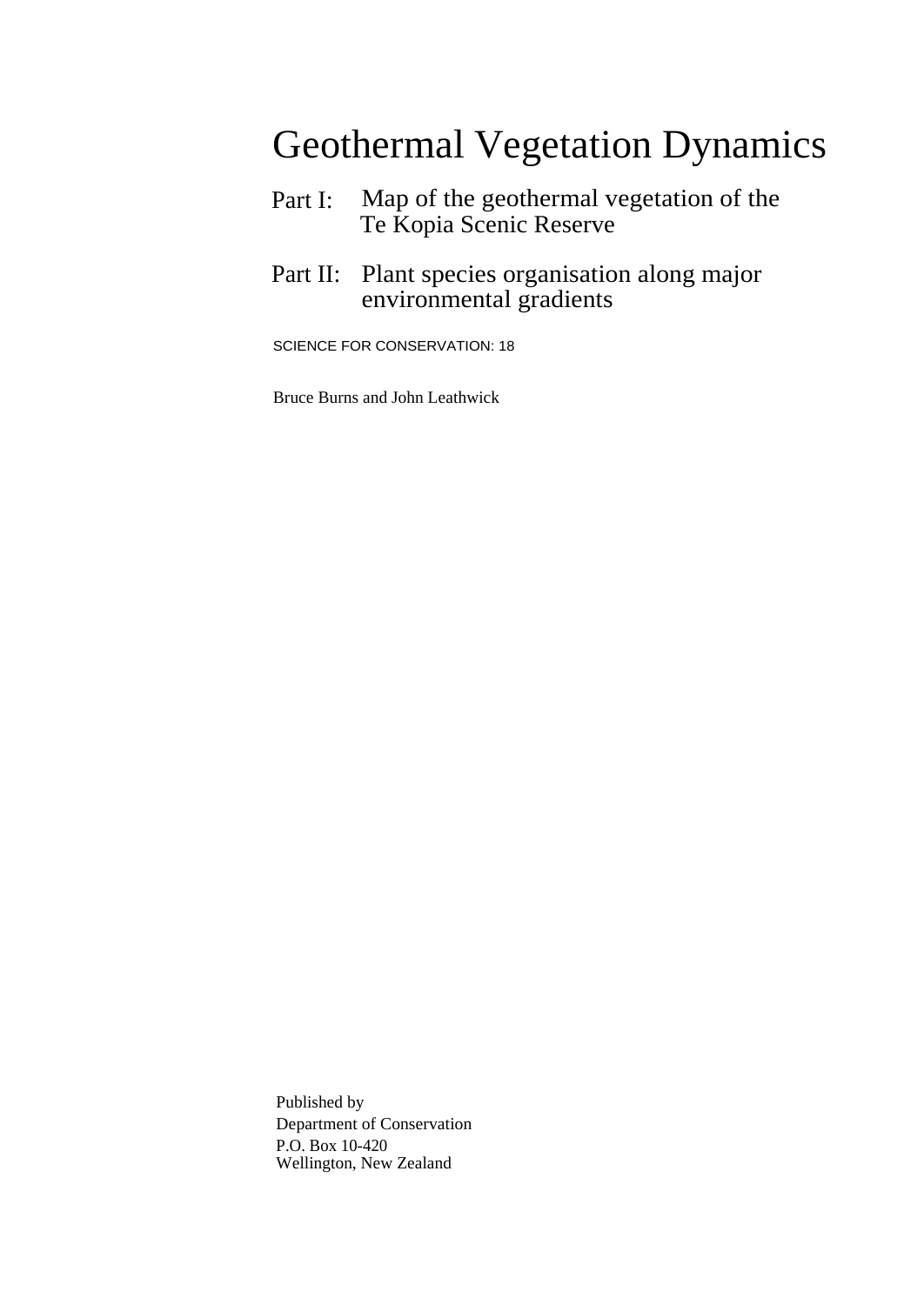Science for Conservation presents the results of investigations contracted to science providers outside the Department of Conservation. Reports are subject to peer review within the Department and, in some instances, to a review from both the Department and the science providers.

ISSN 1173-2946 ISBN 0-478-01691-3

© March 1995, Department of Conservation

This publication originated from work done under Research Contract 1420, carried out by Manaaki Whenua - Landcare Research New Zealand Ltd, Private Bag 3127, Hamilton.

Cataloguing-in-publication data

Burns, Bruce, 1960-

Geothermal vegetation dynamics in Te Kopia Scenic Reserve / Bruce Burns and John Leathwick. Wellington, N.Z. : Dept. of Conservation, 1995.

1 v. ; 30 cm. (Science for conservation, 1173-2946 ; 18.)

Contents: Part 1. A map of the geothermal vegetation of the Te Kopia Scenic Reserve.-- Part 2. Composition and structure of plant species along major environmental gradients.

Includes bibliographical references.

ISBN 0478016913

1. Vegetation dynamics-New Zealand--Te Kopia Scenic Reserve.

2. Te Kopia Scenic Reserve (N.Z.) 1. Leathwick, John R., 1954- 11. Title. III. Title: Composition and structure of plant species along major environmental gradients. IV. Title: Map of the geothermal vegetation of the Te Kopia Scenic reserve. V. Series: Science for conservation ; 18.

581.99339 20 zbn95-017211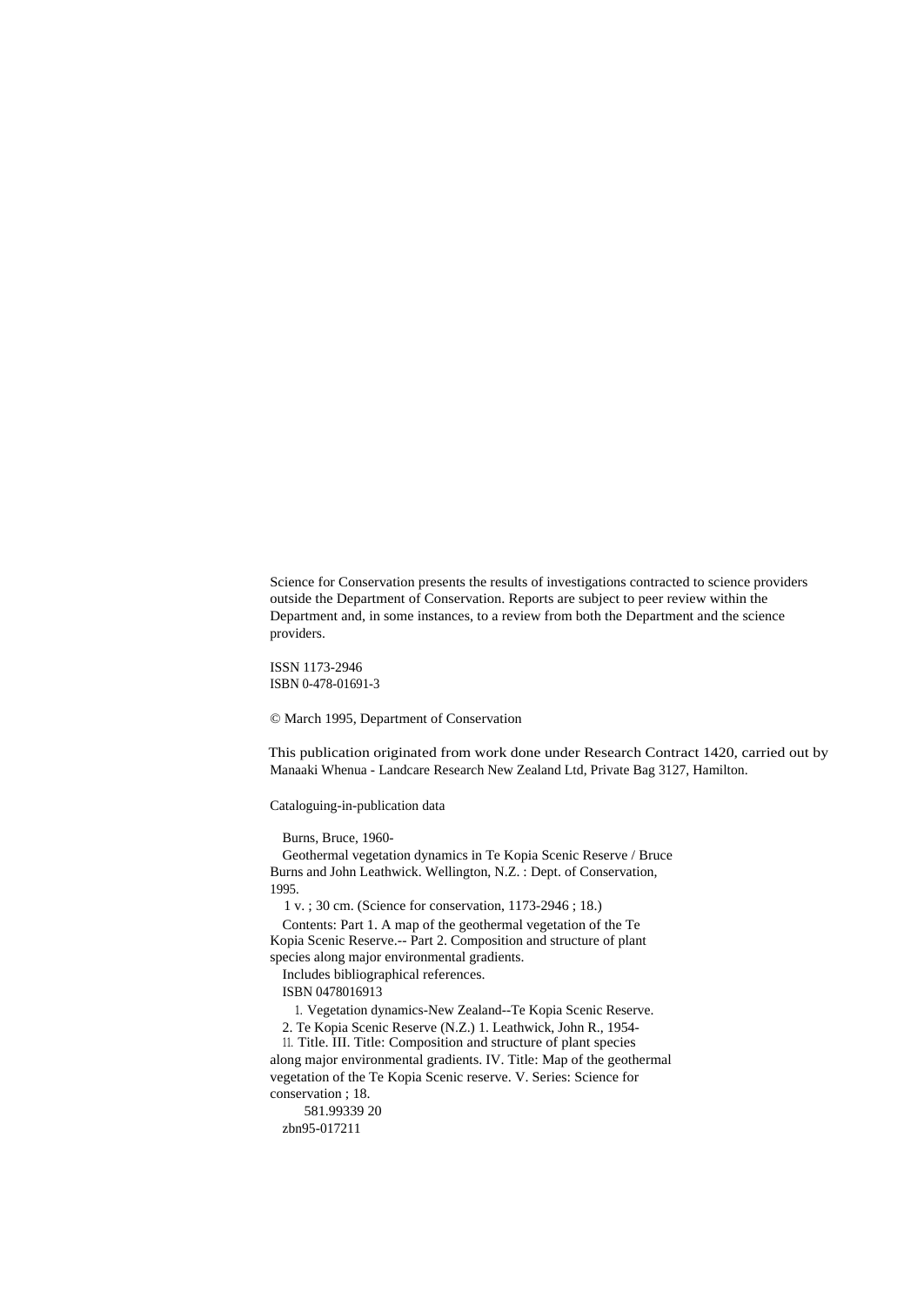#### **CONTENTS**

#### PART 1: MAP OF THE GEOTHERMAL VEGETATION OF THE TE KOPIA SCENIC RESERVE

| 1.               | Introduction     |    |
|------------------|------------------|----|
| 2.               | Objective        |    |
| 3.               | Methods          | 6  |
| $\overline{4}$ . | Results          |    |
| 5.               | Conclusions      | 10 |
| 6.               | Acknowledgements | 10 |

#### PART II: PLANT SPECIES ORGANISATION ALONG MAJOR ENVIRONMENTAL GRADIENTS

|    | Abstract                    | 11 |
|----|-----------------------------|----|
| 1. | Introduction                | 11 |
| 2. | Background                  | 12 |
| 3. | Objectives                  | 14 |
| 4. | Methods                     | 14 |
| 5. | Results                     | 15 |
|    | Soil characteristics<br>5.1 | 15 |
|    | 5.2<br>Ordination           | 15 |
|    | 5.3<br>Regression analyses  | 18 |
| 6. | Discussion                  | 21 |
|    | Acknowledgements            | 24 |
| 8. | References                  |    |
|    | Appendix                    | 25 |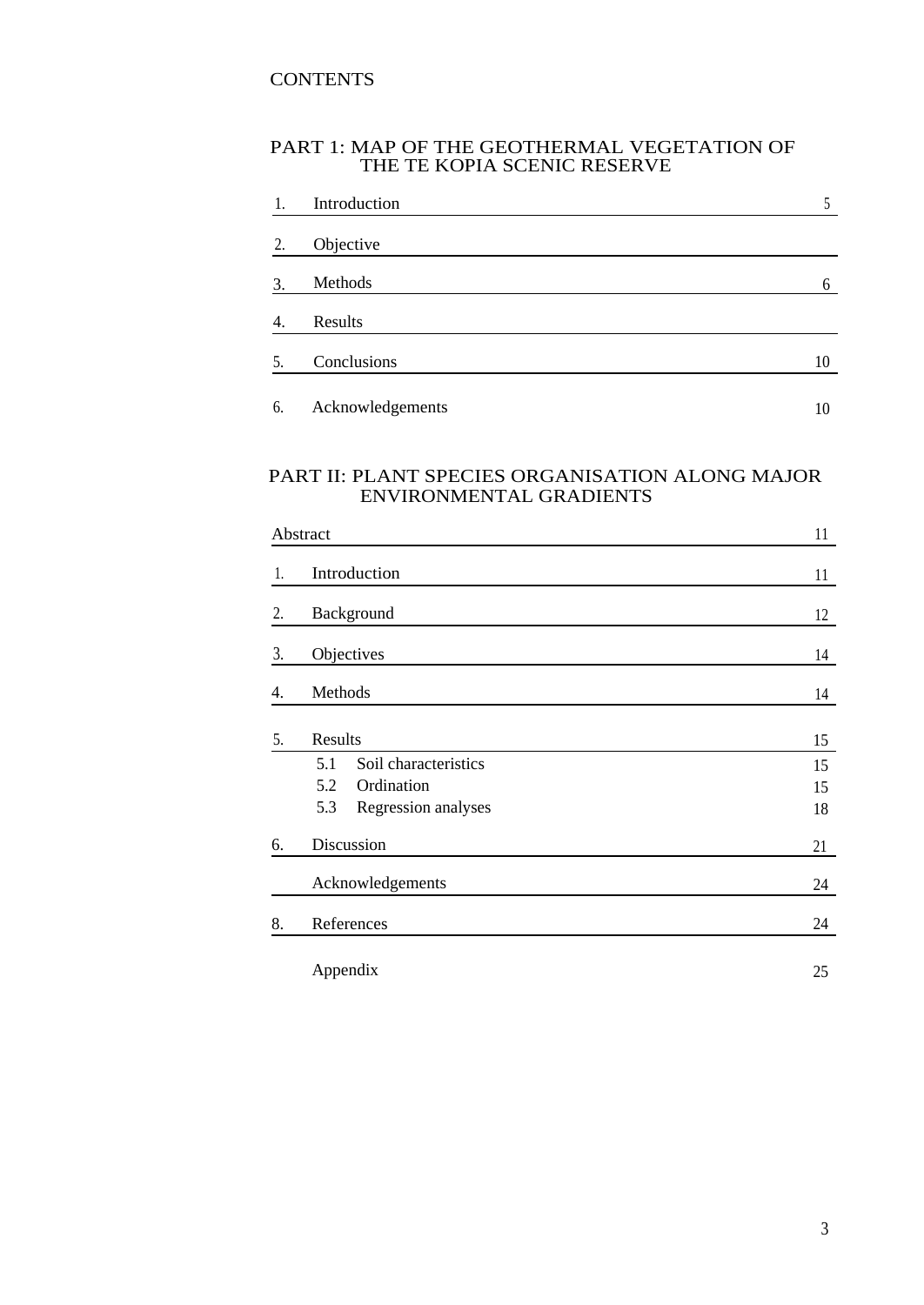### Part I Map of the geothermal vegetation of the Te Kopia Scenic Reserve

## 1. Introduction

The distinctive environmental conditions associated with geothermal sites allow unusual assemblages of plants to become established. These may include disjuncts normally found in warmer climates (e.g., tropical ferns) and combinations of plants from surrounding communities capable of surviving under high-stress conditions of soil mineralisation and temperature. Several threatened plants (e.g., *Calochilus* spp.) are also characteristic components of this special habitat. Development of geothermal fields, weed invasion, and fertiliser drift have already had an impact on existing geothermal fields or are potential threats, yet little detailed research on the composition, structure and dynamics of this vegetation has been undertaken in New Zealand. The study, of which this map is a port, will provide baseline data from possibly the least disturbed field (Te Kopia Scenic Reserve) and examine vegetation composition, structure, and dynamics in relation to soil temperature, pH and soil chemistry. Such understanding, coupled with the development of appropriate monitoring methodologies, will enhance our ability to predict the nature and rate of vegetation change which might follow disturbances such as draw-off from a geothermal field. These are fundamental requirements for the effective management of DoC administered geothermal reserves and will provide a sound basis for advocacy where development or use of a field is being considered. Sampling for and preparation of a vegetation map of geothermal vegetation in the Te Kopia Scenic Reserve is the first phase of this study.

The Te Kopia Scenic Reserve is a 1408 ha protected natural area on the Paeroa Range south of Rotorua and within the Atiamuri Ecological District (Wassilieff & Timmins 1984). Geothermal features and vegetation occur over approximately 95 ha of this reserve and are located on a scarp and at the base of the Paeroa Fault. The geothermal vegetation is notable as (a) it contains several rare plant species, and (b) adventive weeds (e.g., pines), which are problems in many other geothermal reserves, are still at low densities. The reserve contains large colonies of the rare fern *Dicranopteris linearis,* and the rare orchids *Calochilus paludosus* and *C. robertsonii* are well-represented (Clarkson 1984; Humphries and Ecroyd 1990).

## 2. Objective

• To map the geothermal vegetation of Te Kopia Scenic Reserve.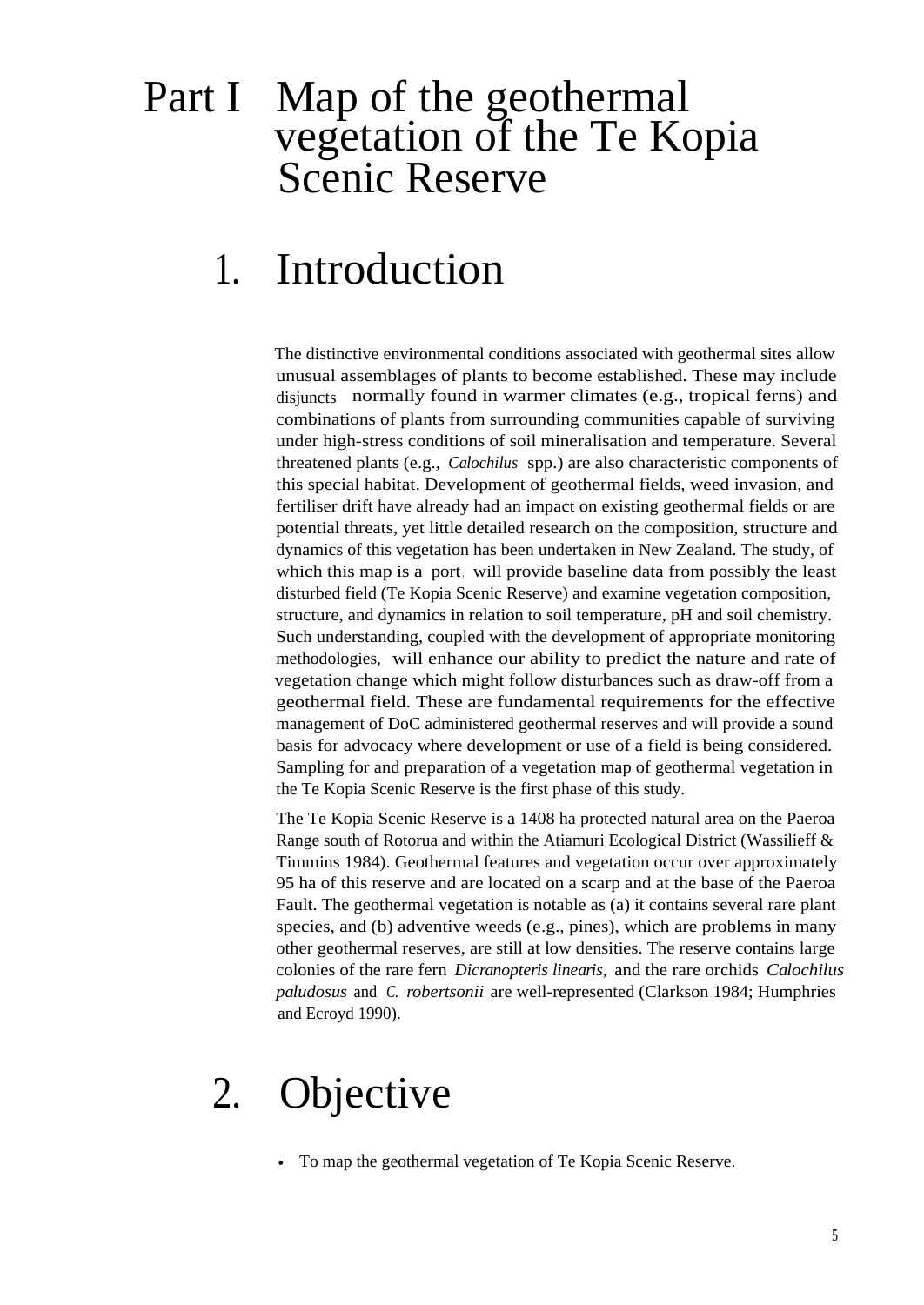## 3. Methods

Study area boundaries were chosen to include all geothermal vegetation using enlargements of the most recent (1991) colour aerial photos (scale  $= 1: 3300$ ). Parallel E-W transects were systematically located over this study area every 200 m, and the vegetation composition and structure described on plots spaced every 50-100 m along these transects, giving a total of 56 plots. At each plot, vegetative cover by tier was recorded for all vascular plants and bryophytes in quadrats varying between 9 and  $25 \text{ m}^2$  in area. Small samples of plants (particularly bryophytes) were sometimes taken for verifying identification. At each plot, environmental and site data were collected, and at every second plot a soil sample was taken for later analysis. A quantitative gradient analysis based on these data will be presented in Part 11.

Quadrat data were classified into groups using the classification program TWINSPAN. The characteristics of these plot groups were summarised to form the vegetation unit descriptions which accompany the map. Vegetation unit names were derived using the criteria of Atkinson (1985). The quadrat locations were identified on the aerial photos, and vegetation unit boundaries established by extrapolation and interpretation. A planimetrically accurate base map was generated by digitising roads, streams, fences and spot heights off a DOSLI 1:25,000 compilation sheet for NZMS 260 U17 using the GIS (geographic information system) TERRASOFT. Aerial photos were registered to this baseline data using a set of clearly identifiable registration points, and the vegetation unit boundaries were digitised to form the final map.

### 4. Results

Two views of the vegetation are presented. First, a horizontal view of the area was developed at a scale of 1 : 7700 (Figure 1). Second, this map was then draped over a computer-generated digital terrain model (DTM) of the study area to more clearly show the relationships between distribution of vegetation units and the landscape (Fig.2). Seven vegetation types, identified from the TWINSPAN classification, are delineated on these maps. These are described in detail below:

1. Prostrate kanuka / *Campylopus* spp. moss-shrubland occurs around the most geothermally active sites with a mean soil temperature at 15 cm depth of 54 °C. Vegetation consists of a sparse, low (30 cm - 1 m) canopy of prostrate *Kunzea ericoides var. microflora* with a few stunted *Leucopogon fasciculatus* and *Dracophyllum subulatum*. Groundcover is dominated by mosses, mostly *Campylopus* spp. (*C. clavatus*, *C. introflexus* and the endemic geothermal moss *C. holomitrium*) and *Dicranoloma* spp.; liverworts, particularly *Lepidozia glaucophylla*; and the lichens, *Cladonia capitellata* and *Cladia leptoclada*. The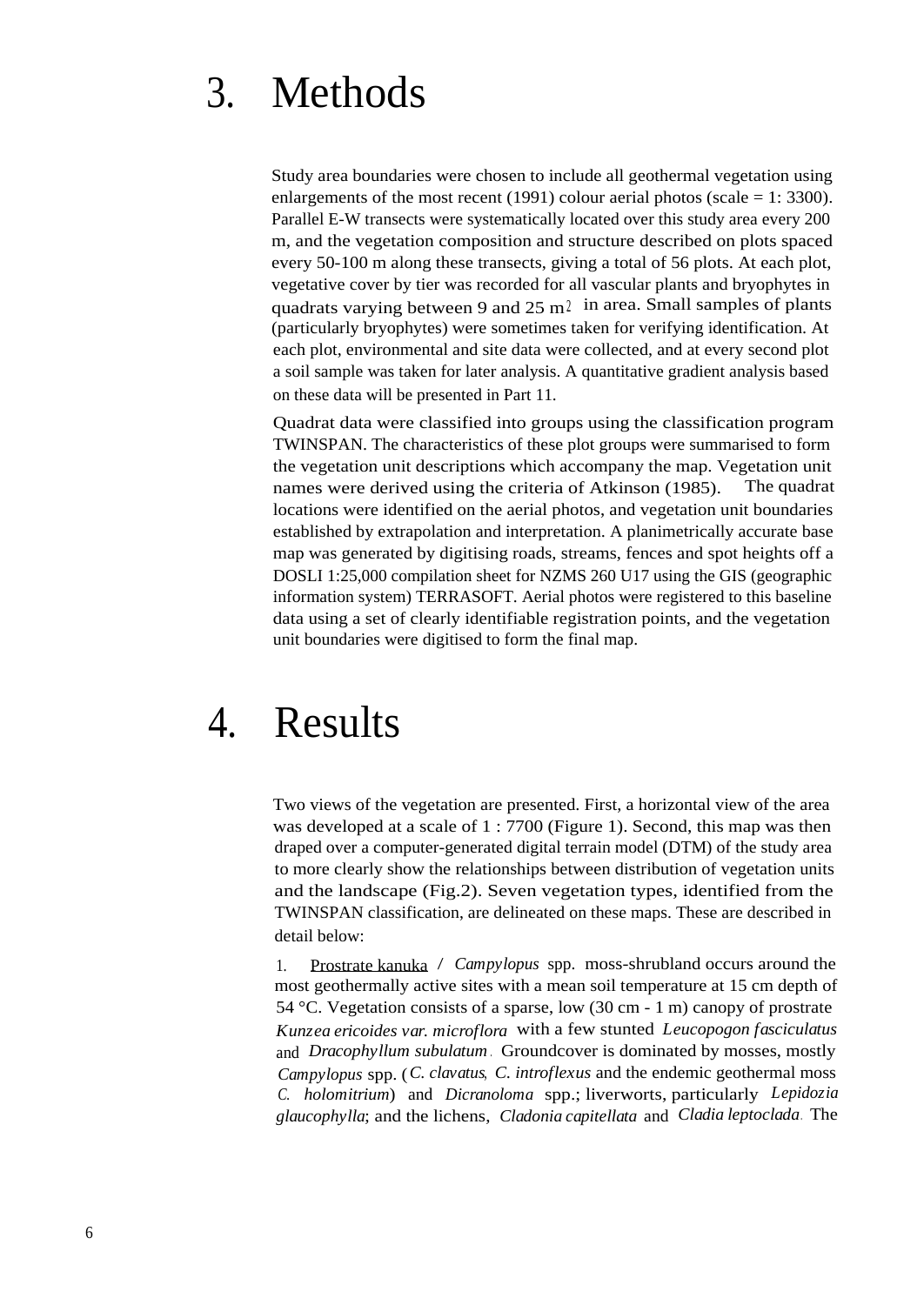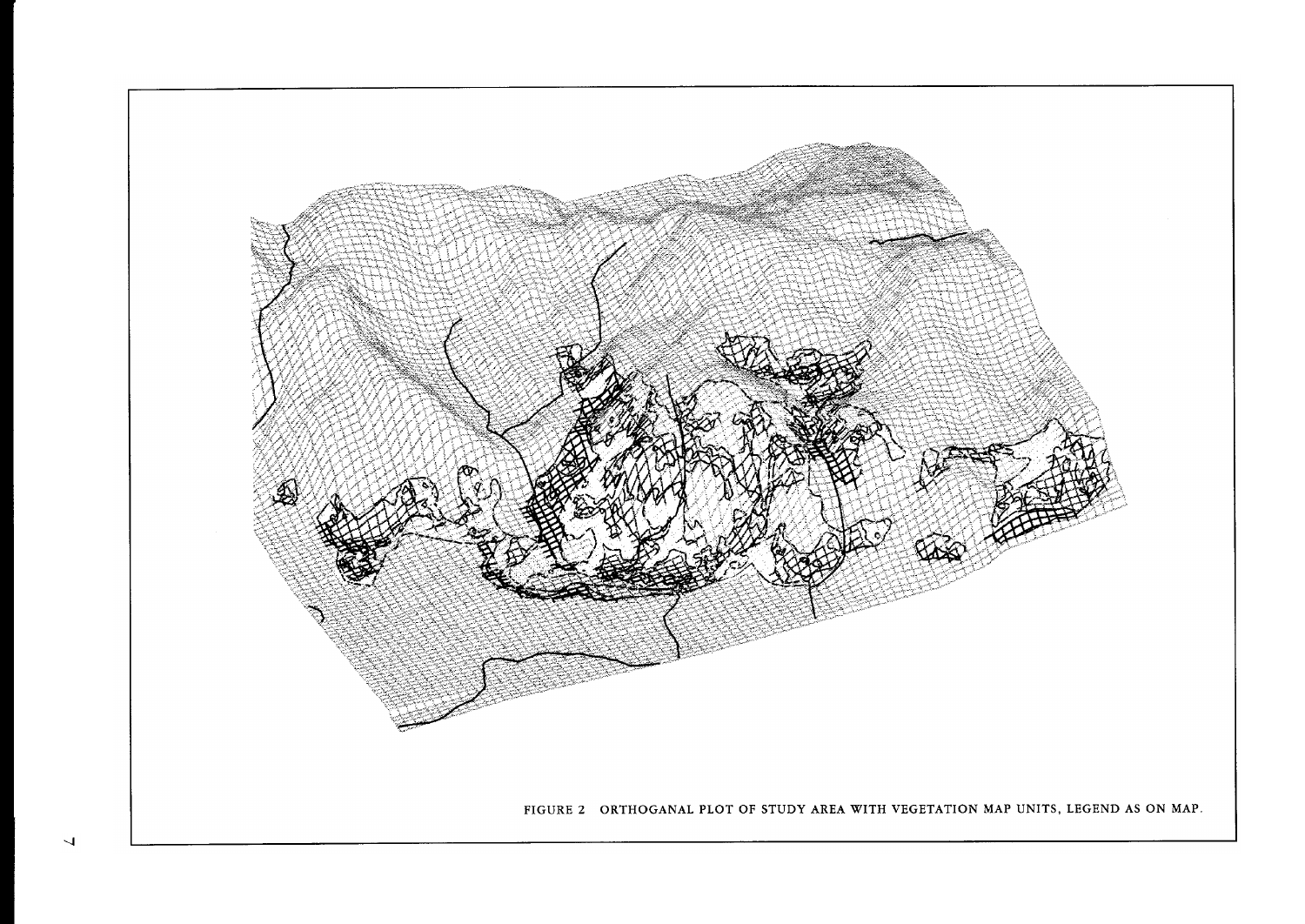fern ally *Lycopodium* cernuum is also a common component of the groundcover. Some open patches of bare earth are characteristic of this type.

2. Prostrate kanuka - mingimingi shrubland occurs on slightly cooler ground than the previous type (mean soil temperature at  $15 \text{ cm} = 35 \text{ }^{\circ}\text{C}$ ). A dense 1 m tall canopy is dominated by an equal mix of prostrate *Kunzea ericoides* var. *microflora* and *Leucopogon fasciculatus*. The ferns *Histiopteris incisa* and *Dicranopteris linearis* are an occasional component, with the groundcover a dense mat of liverworts comprising *Lepidozia glaucophylla*, *Kurzia* spp. and *Chiloscyphus* spp. Infrequent tufts of *Dianella nigra* also occur as groundcover. This and the previous type are mapped together as they form a complex mosaic around geothermal hotspots and could not be accurately separated at the scale of the map.

3. (Pine) / mingimingi - manuka scrub is one of the most common vegetation units of the area and is apparently the most prone to invasion by *Pinus radiata*. Forty percent of plots classified within this unit contained pine as an emergent or as fallen trees. Soil temperatures here are still elevated, with an average of 26 °C at 15 cm depth. The 2-4 m tall canopy is largely dominated by *Leucopogon fasciculatus*, *Leptospermum scoparium*, and a few *Weinmannia racemosa*. A 1-2 m tall subcanopy consists of these species, as well as *Cyathodes juniperina*, *Dracophyllum subulatum*, *Dicranopteris fnearis* and *Pteridium esculentum*. Groundcover is dominated by *Dianella nigra* and a moss and liverwort mat.

Common species of this bryophyte mat are *Lepidozia glaucophylla*, *Kurzia* spp., *Chiloscyphus* spp., *Dicranoloma* spp., and *Leucobryum candidum*. The ferns *Schizaea dichotoma,* usually found in more northern localities, and *Schizaea* sp. (cf. *fistulosa*) are found growing in this mat.

4. Manuka - kamahi/*Cyathodes juniperina* scrub has only slightly elevated soil temperatures with a mean of 19  $^{\circ}$ C at 15 cm depth. The 4-6 m canopy is dominated by *Weinmannia racemosa*, *Pseudopanax arboreus*, *Leptospermum scoparium* and *Leucopagon fasciculatus* and occasional *Knightia excelsa*. *Cyathodes juniperina* dominates a subcanopy, with *Pteridium esculentum*, *Coprosma lucida*, and *Gautheria antipoda* also present. The groundcover tier is comprised of *Dianella nigra, Lycopodium deuterodensum, Lycopodium volubile*, *Morelotia affinis* and scattered *Phymatosorus diversifolium.* Bryophytes are less common than in the three previous types described, and are on average 17% of the ground cover. Common ground mosses here are *Ptychomnion aciculare, Thuidium furfurosum, Hypnum cupressiforme* **and** *Dicranoloma* sp.

5. Kamahi - fivefinger forest was distinguished on the edges of the study area on zones that are probably little influenced by geothermal activity. Mean soil temperature at 15 cm depth was  $17 \degree C$ , which was also the mean soil surface temperature. This is the main forest association on this portion of the Paeroa Range and generally surrounds the study area to the east. It probably represents forest regeneration after fires that occurred at least several decades ago. The 6- 16 m tall canopy consists of dense *Weinmannia racemosa* and *Pseudopanax arboreus* with a sparse subcanopy of *Geniostoma rupestre, Dicksonia squarrosa, Pteridium esculentum, Leucopogon fasciculatus* and *Gaultheria antipoda.* <sup>A</sup> dense groundcover is dominated by *Gleichenia microphylla, Gahnia setifolia, Schoenus tendo, Dianella nigra,* and *Blechnum* sp. 1 (Brownsey and Smith-Dodsworth 1989), with *Pyrrosia eleagnifolia* as a common epiphyte.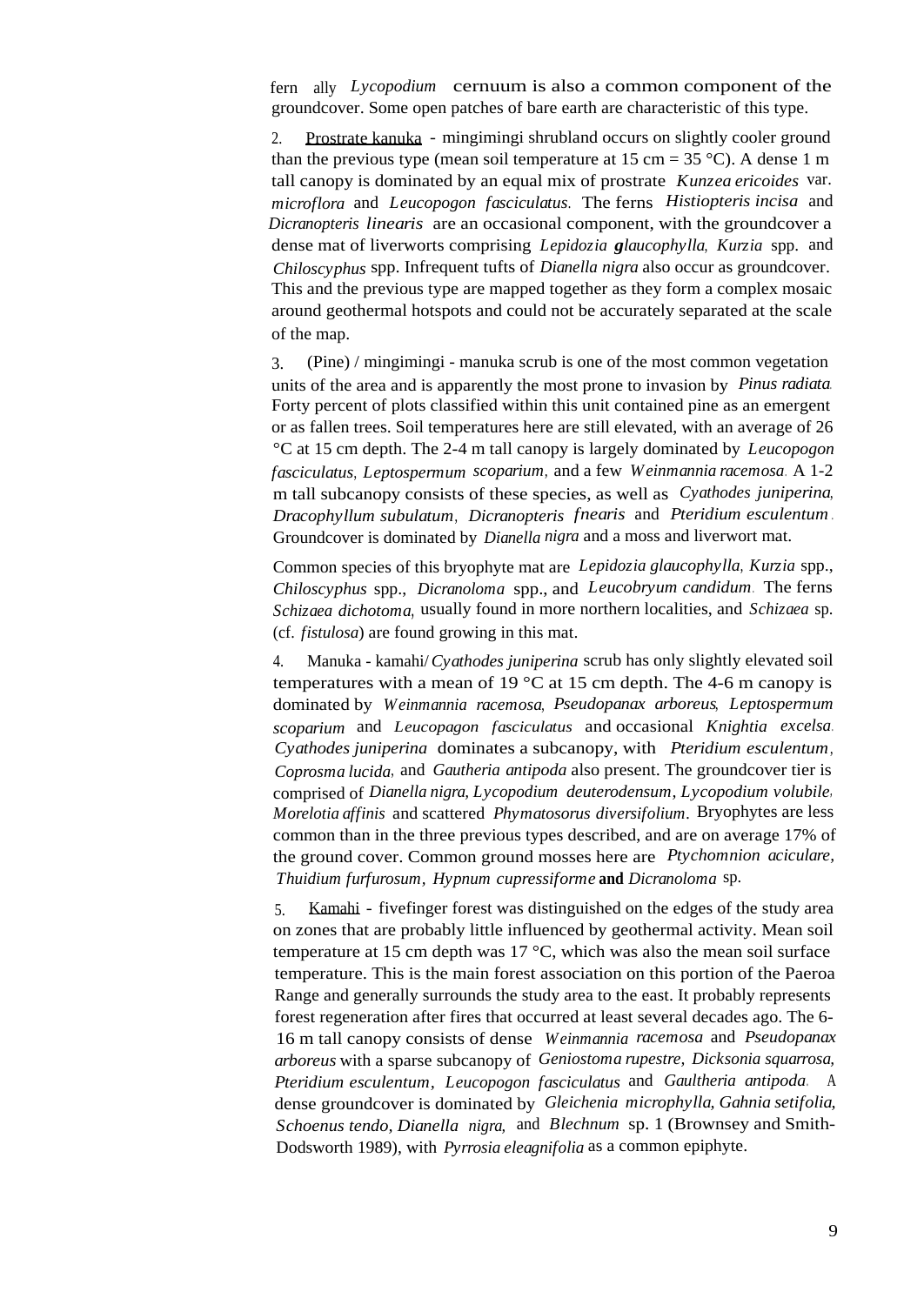6. Bracken - baumea fern-reedland occurs in a wetland formed in the base of an old explosion crater. Here, the water is free-standing, permanent and generally about 50 cm deep, although deeper channels exist. The soils are not heated above normal, with a mean 15cm depth soil temperature of 17°C. Scattered *Phormium tenax, Cortaderia spp.* and *Leptospermum scoparium* are emergent over a dense, almost impenetrable, sward of *Pteridium esculentum* and *Baumea rubiginosa.* Other less abundant but still common species are *Gleichenia dwarpa, Baumea tenax, Hypolepis distans, Blechnum minus* and *Blechnum sp. 1.*

7. Manuka - (makomako)/Hypolepis *ambigua* fernland forms the vegetation on an alluvial fan that occurs where a stream from the main range enters the explosion crater. The fan sits over geothermal activity, as evidenced by variable soil temperatures, which have a mean of  $26^{\circ}$ C at 15 cm depth. The vegetation consists of a woodland of *Leptospermum scoparium* and *Aristotelia serrata* over a dense 1 m high fernland of *Hypolepis ambigua* and *Histiopteris incisa.* Dense patches of *Carex geminata* also occur. Other common species are *Muehlenbeckia australis, Dicksonia squarrosa* and *Baumea teretifolia .*

## 5. Conclusions

Marked differences in vegetation composition and physiognomy at Te Kopia enabled distinct boundaries to be identified easily on the aerial photos. Consistent relationships between vegetation units 1-5 generally form a gradient from vegetation on the hottest soils closest to geothermal features to that on the coolest soils farthest away. A further vegetation unit is found on an alluvial fan geothermally heated from below, and the final unit identified occurs in a large explosion crater that has infilled to form a wetland.

## 6. Acknowledgements

We wish to thank Bronwyn Rogers who greatly assisted with GIS map production.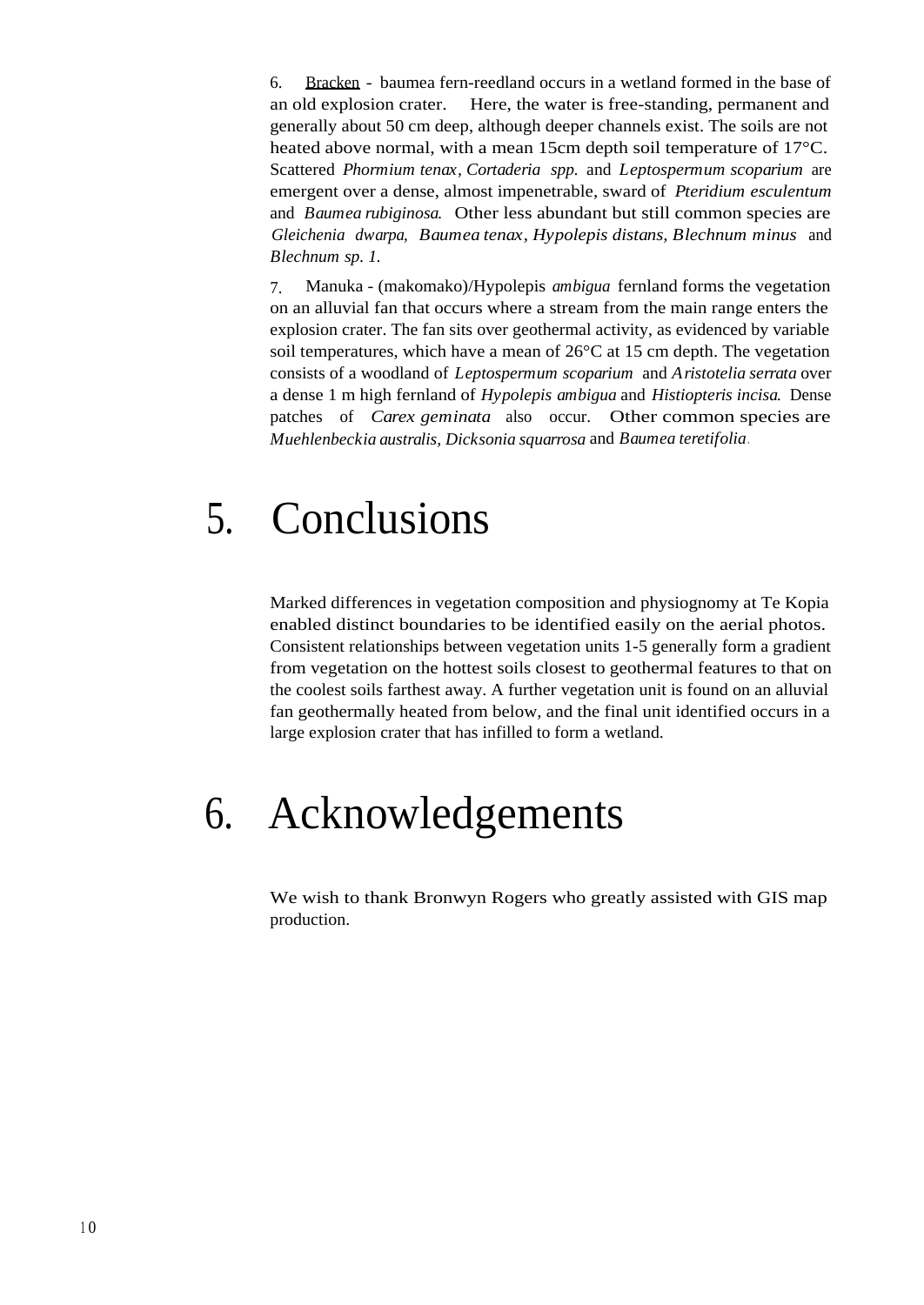### Part II. Plant Species Organisation Along Major Environmental Gradients

### Abstract

Geothermally active areas provide unique, stressed environments characterised by unusual vegetation assemblages and rare plant species of high conservation value. However, these previously research-neglected ecosystems are vulnerable to modification resulting from such impacts as energy extraction and weed invasion (e.g., of *Pinus radiata*). To improve understanding of these ecosystems, we investigated how geothermal vegetation composition and structure changed with environmental variation at Te Kopia Scenic Reserve, Atiamuri Ecological District, using ordination and regression techniques.

A gradient in soil temperature, which is also correlated with a large number of soil parameters, is most strongly correlated with variation in vegetation composition and structure. Species are differentially sensitive to temperature change, with a few showing strong relationships between their abundance on a site and temperature. Changes in their distributions may be useful as indicators of change in the underlying geothermal conditions. Canopy height and species richness decreased along the increasing temperature gradient, and groundcover changed from dominance by leaf litter to dominance by large mats of bryophytes. These changes in vegetation composition and structure with environment provide an important and feasible basis on which to design a monitoring system using key vegetation boundaries or plant indicator species.

## 1. Introduction

The composition and structure of geothermal vegetation in relation to environmental factors such as soil temperature and chemistry were investigated at Te Kopia Scenic Reserve near Rotorua by Native Plants and Animals Division, Landcare Research New Zealand Ltd, Hamilton for Science and Research Division, Department of Conservation, Wellington.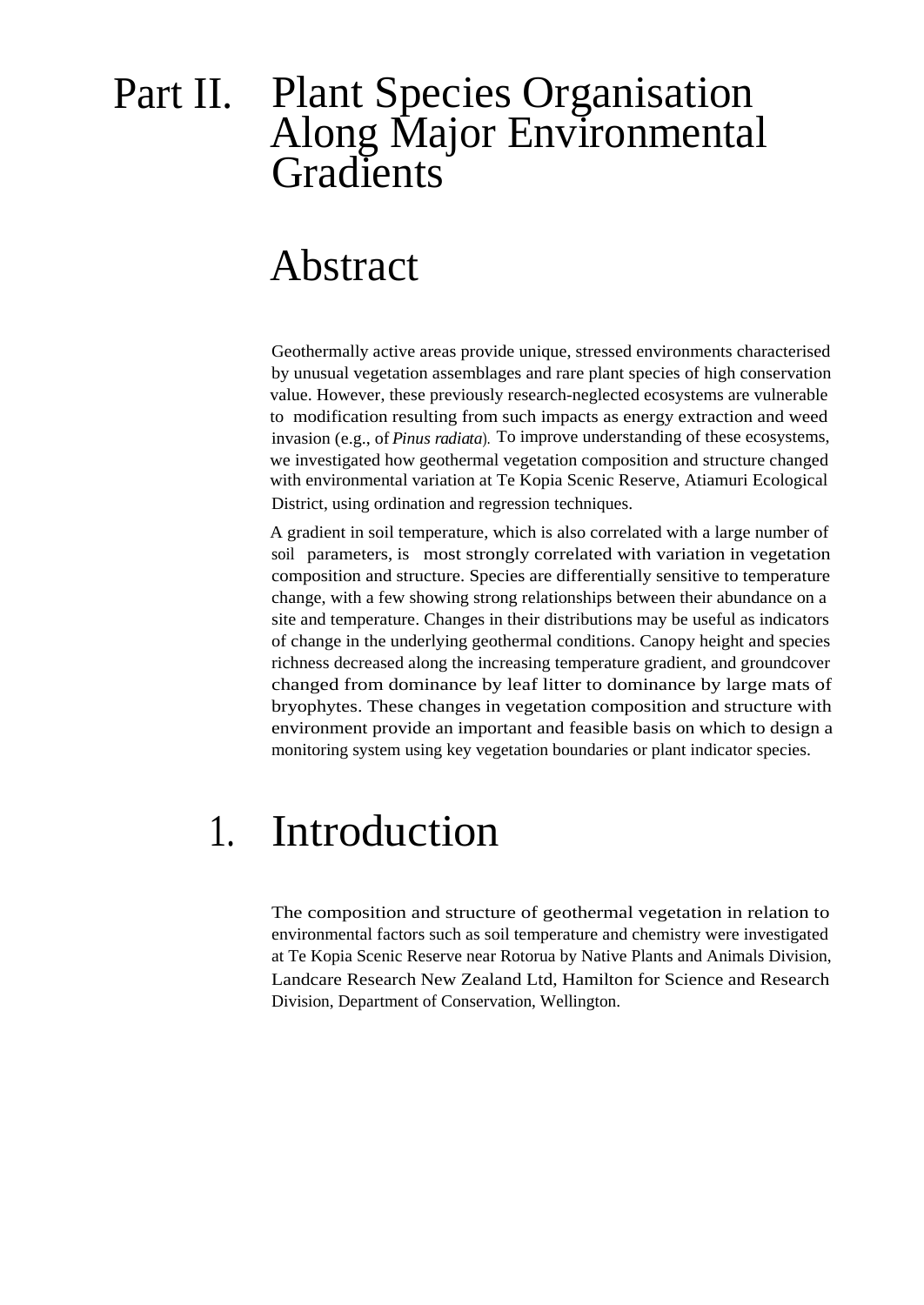## 2. Background

Geothermally active areas provide unique, stressed environments characterised by unusual vegetation assemblages. In the Bay of Plenty - Rotorua active zone, plant species of geothermal areas are generally of three types: (1) stress-tolerant species that are also found in surrounding communities (e.g., manuka, mingimingi); (2) geographically disjunct fern or orchid species normally found in warmer climates and with light seeds or spores capable of long-distance dispersal (e.g., *Schizaea dichotoma, Dicranopteris linearis, Calochilus* spp.); and (3) a few species or varieties which appear to be endemic to New Zealand geothermal areas (e.g., prostrate kanuka, *Christella* sp. (unnamed), *Nephrolepis* sp. (unnamed), and *Campylopus holomitrium*). These distributional and taxonomic anomalies impart high conservation values to geothermal vegetation. However, development of geothermal fields for energy extraction, weed invasion, and fertiliser drift have already had an impact on the vegetation of existing geothermal fields or are potential threats. A recent assessment suggests that geothermal activity is the renewable resource best able to provide large amounts of new energy cheaply (Dench 1993). Therefore, further development of geothermal areas for energy extraction is likely. If vegetation/environment relationships and vegetation dynamics along the dominant gradients are better understood, managers will be able to either better predict the nature and rate of vegetation change resulting from development, or use vegetation change to monitor changes in the surface expression of geothermal activity following such development. Previous research on the composition, structure, and dynamics of this vegetation in New Zealand is restricted to one preliminary study (Given 1980).

This study provides baseline data from possibly the least disturbed geothermal field of the central North Isand (Te Kopia Scenic Reserve, Fig. 3), examining vegetation composition, structure, and dynamics in relation to soil temperature, pH, and chemistry. Here, we report on completion of the second objective of a three-part project - an analysis of geothermal vegetation along major environmental gradients. Objective 1 saw the completion of a map of the geothermal vegetation of the Te Kopia area (see Part I). Objective 3 will report on the development of a vegetation monitoring system based in part on the results presented here, in order to detect changes resulting from the effects of draw-off from geothermal fields. This third objective will be funded by Environment Waikato, although it is agreed that the results will also be made available to the Department of Conservation.

The Te Kopia Scenic Reserve (Fig. 3) is a 1408 ha protected natural area on the Paeroa Range south of Rotorua and within the Atiamuri Ecological District (Wassilieff & Timmins 1984). Geothermal features and vegetation occur over approximately 95 ha of this reserve, and are located on the scarp and at the base of the Paeroa Fault. The geothermal vegetation is notable as (a) it contains several rare plant species, and (b) adventive weeds (e.g., pines), which are a problem in many other geothermal reserves, are still at low densities. The reserve contains large colonies of the rare fern *Dicranopteris Iinearis,* and the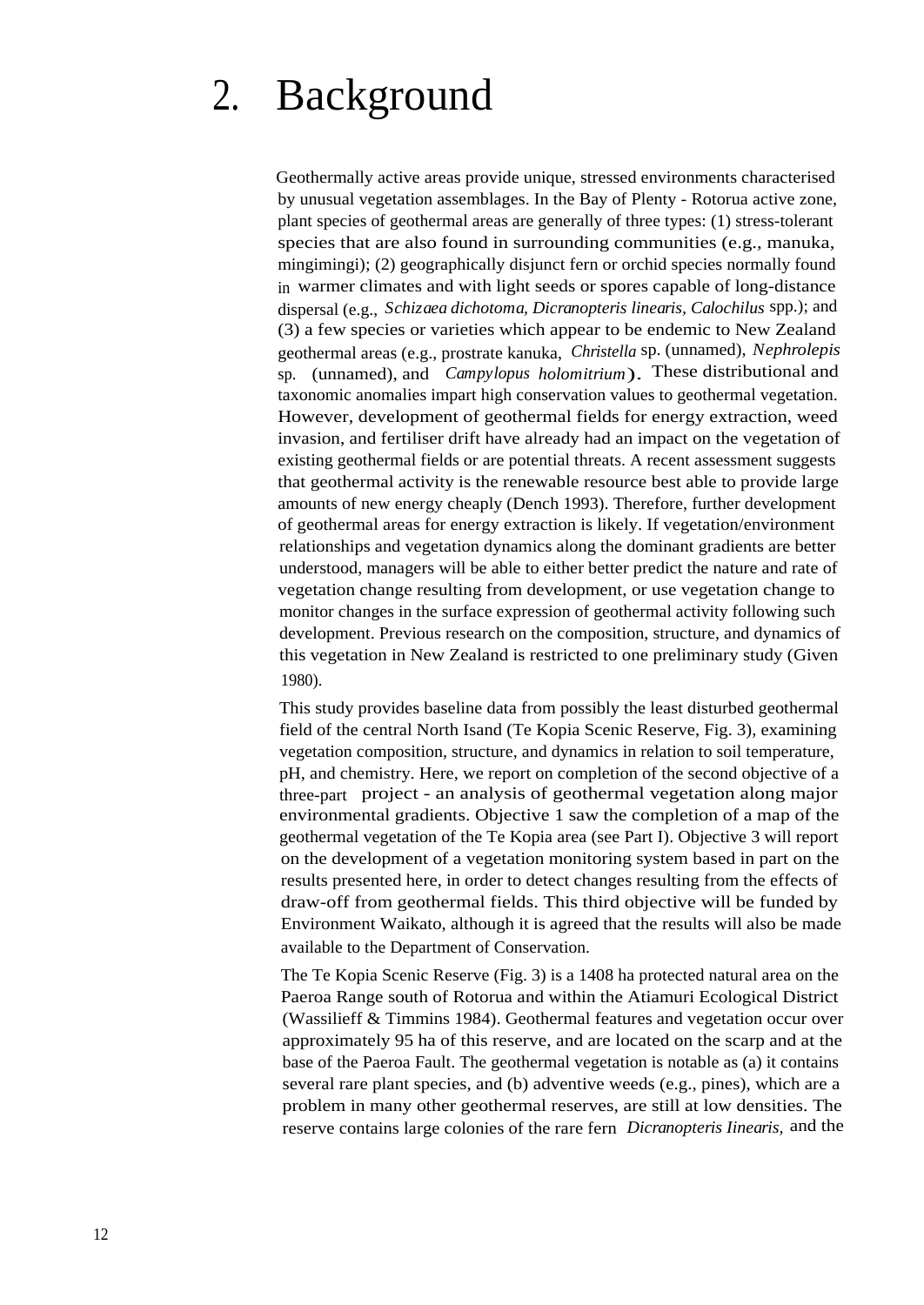

FIGURE 3 LOCATION OF STUDY AREA AND OTHER LOCALITIES MENTIONED IN THE TEXT. ALSO SHOWN ARE MAJOR LAKES (STIPPLED), ROADS, AND THE LOCATION OF OTHER NEARBY GEOTHERMAL AREAS.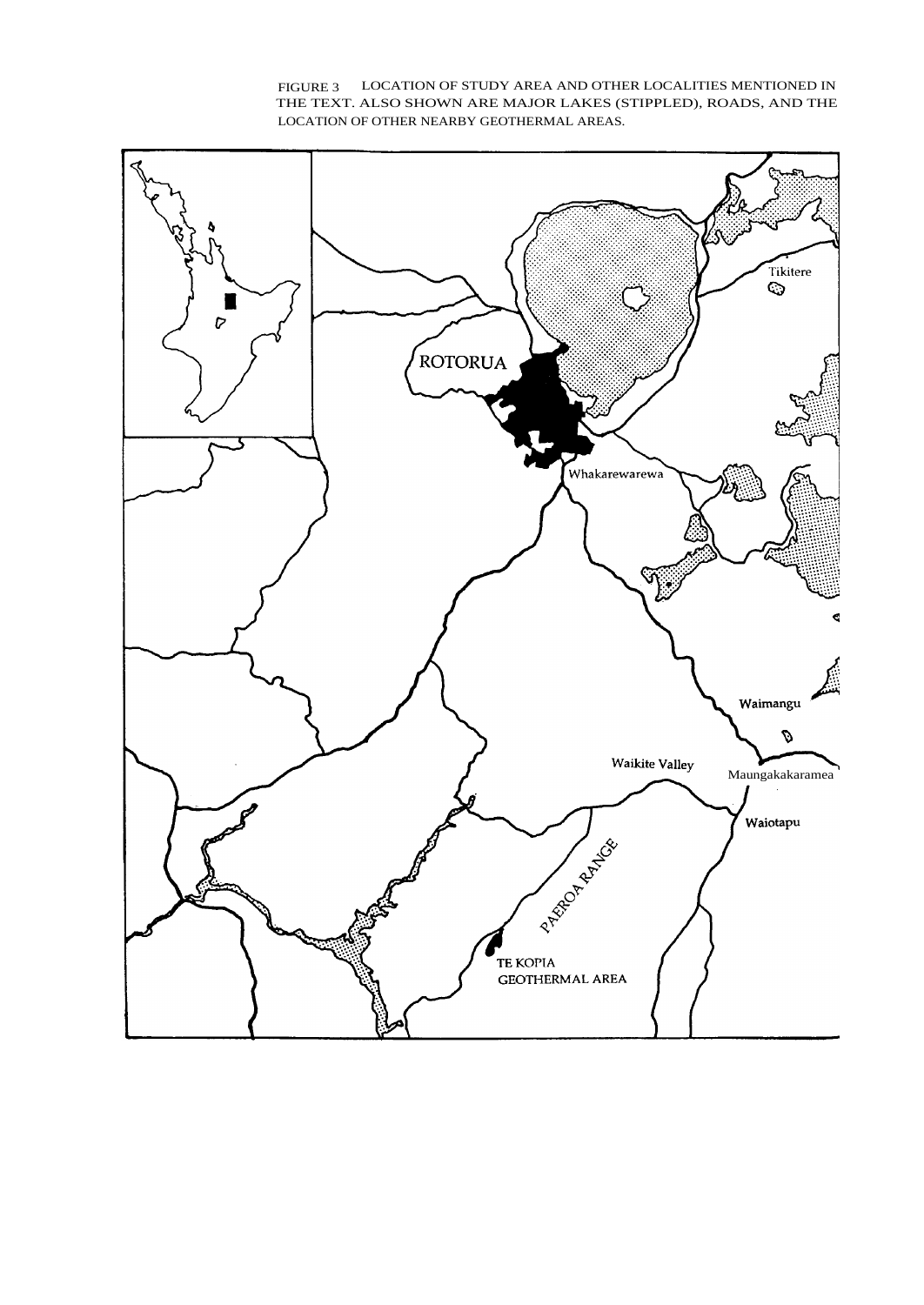rare orchids *Calocbilus paludosus* and C. *robertsonii* are well represented (Clarkson 1984; Humphries & Ecroyd 1990).

The geothermal environment is characterised by steep gradients in temperature and soil chemistry, providing unique opportunities to study the effects of stress on organisms and communities and how species are organised along such gradients. Plant community patterns in apparently undisturbed geothermal areas are spatially distinct (e.g., Given 1980, Burns & Leathwick 1993), suggesting that plant composition and structure may reflect underlying environmental gradients.

## 3. Objectives

- Measure appropriate environmental variables and vegetation composition and structure over the full range of geothermally influenced sites.
- Determine which environmental variables are most strongly correlated with vegetation composition and structure.
- Use these variables to model likely changes in the composition and structure of geothermal vegetation with environmental variation.

## 4. Methods

Study area boundaries were chosen to include all geothermal vegetation, using enlargements of the most recent (1991) NZ Aerial Mapping colour aerial photos  $(scale = 1: 3300)$  (see Part I). Parallel E-W transects were systematically located over this study area every 200 m, and vegetation composition and structure were described on plots spaced at 100-m intervals along these transects, giving a total of 49 plots. At each plot, vegetative cover by tier was recorded for all vascular plants and bryophytes in quadrats varying between  $9 \text{ m } 2$  (low vegetation) and 25 m2 (tall vegetation) in area. Small samples of plants (particularly bryophytes) were sometimes taken to later verify identification.

At each plot, the following environmental and site data were collected: soil temperature at 0, 5, 10, and 15 cm depths, altitude, slope, canopy height, groundcover, and topographic position. Soil temperature was measured with a Digitron portable thermometer (model 3200KC) fitted with a 25 cm "bitumen" probe (model S016K). Groundcover was recorded as the percentage ground surface covered in five categories: bryophytes, vascular plants, rocks, bare soil, and litter. Topographic position was described using the nine-unit landsurface model of Dalrymple et al. (1968). In addition, at every second plot a soil sample was taken. Each sample consisted of at least 20 soil plugs to 10 cm depth extracted using a Hoffer tube and aggregated. Samples were analysed for pH (in H<sub>2</sub>0), conductivity, % soluble salts, CaC12-extractable Al, water-soluble S04, and DPTA-extractable Fe, Mn, Zn, and Cu (Blakemore et al. 1987, Hoyt & Nyborg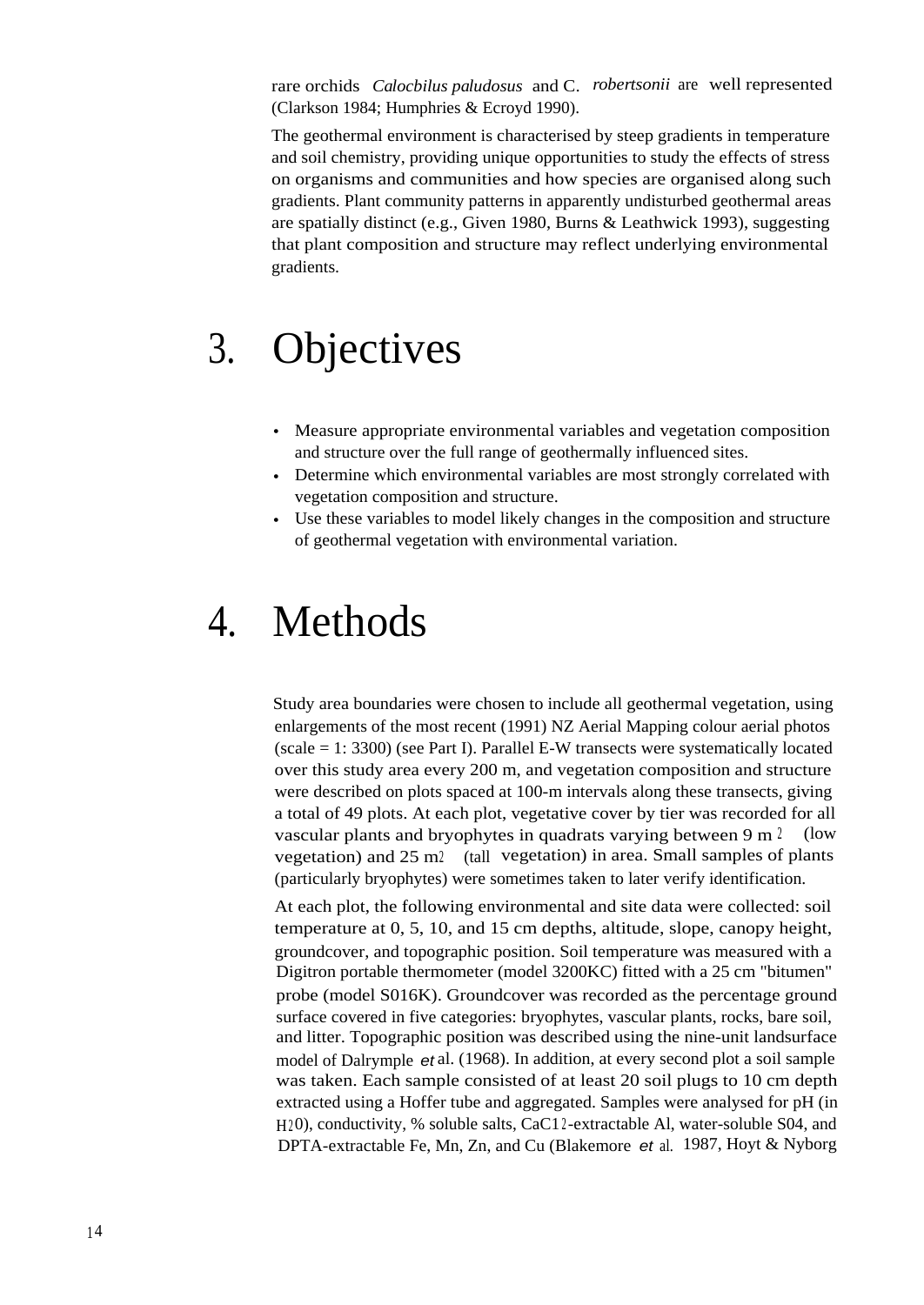1972, Johnson & Nishita 1952, Lindsay & Norvell 1978). These soil variables and elements were chosen from the many possible tests available as those most likely to indicate restrictions on plant growth in geothermally altered soils, and as being feasible within the available budget (K. Giddens, pers. comm.).

The species and environmental data were analysed using detrended canonical correspondence analysis as implemented by the program CANOCO (ter Braak 1988). This provides a direct ordination diagram in which axes are a linear combination of the environmental variables supplied, and "optimally displays how community composition varies with the environment" (ter Braak 1988). Soil temperatures at 0, 5, 10, and 15 cm depth were highly intercorrelated, and since temperature at 15 cm provided the greatest range over which to separate species by their temperature response, only this variable was used in the analysis. Relationships between cover abundance of the major plant species and the dominant environmental variable were analysed using the non-parametric regression technique of Generalised Additive Models (Hastie & Tibshirani 1990, Yee & Mitchell 1991).

### 5. Results

#### 5.1 SOIL CHARACTERISTICS

Soil characteristics of plots were grouped according to the vegetation types developed in Part I to examine variation across the geothermal area (Table 1). Temperature measurements taken at 15 cm depth indicate that these vegetation types fall broadly along a gradient of decreasing temperature. However, many other soil characteristics are similar throughout the different vegetation types, e.g., soils are uniformly extremely acidic, with very low conductivity and soluble salts (Table 1; Blakemore *et* al. 1987). Aluminium levels in almost all plots are extremely high - an order of magnitude greater than levels considered to be toxic for many crop plants (Singleton *et* al. 1987). Zinc and Cu levels are extremely low, Mn levels are moderate, and Fe levels are extremely high in relation to crop tolerance levels (Lindsay & Norvell 1978, Kabata-Pendias & Pendias 1984). Iron levels also increase as soil temperature declines. Watersoluble sulphate levels are also very high (when compared with the more aggressively extracted phosphate-soluble sulphate ratings given in Blakemore *et* al. 1987), and decrease with ground temperature.

#### 5.2 ORDINATION

Two separate ordinations were carried out. The first used all plots for which only a limited number of site factors were consistently available. The second used the subset of plots for which soil sample results were available, and therefore used the full range of environmental variables measured. These two analyses provided strikingly similar results, and therefore only the latter is presented here.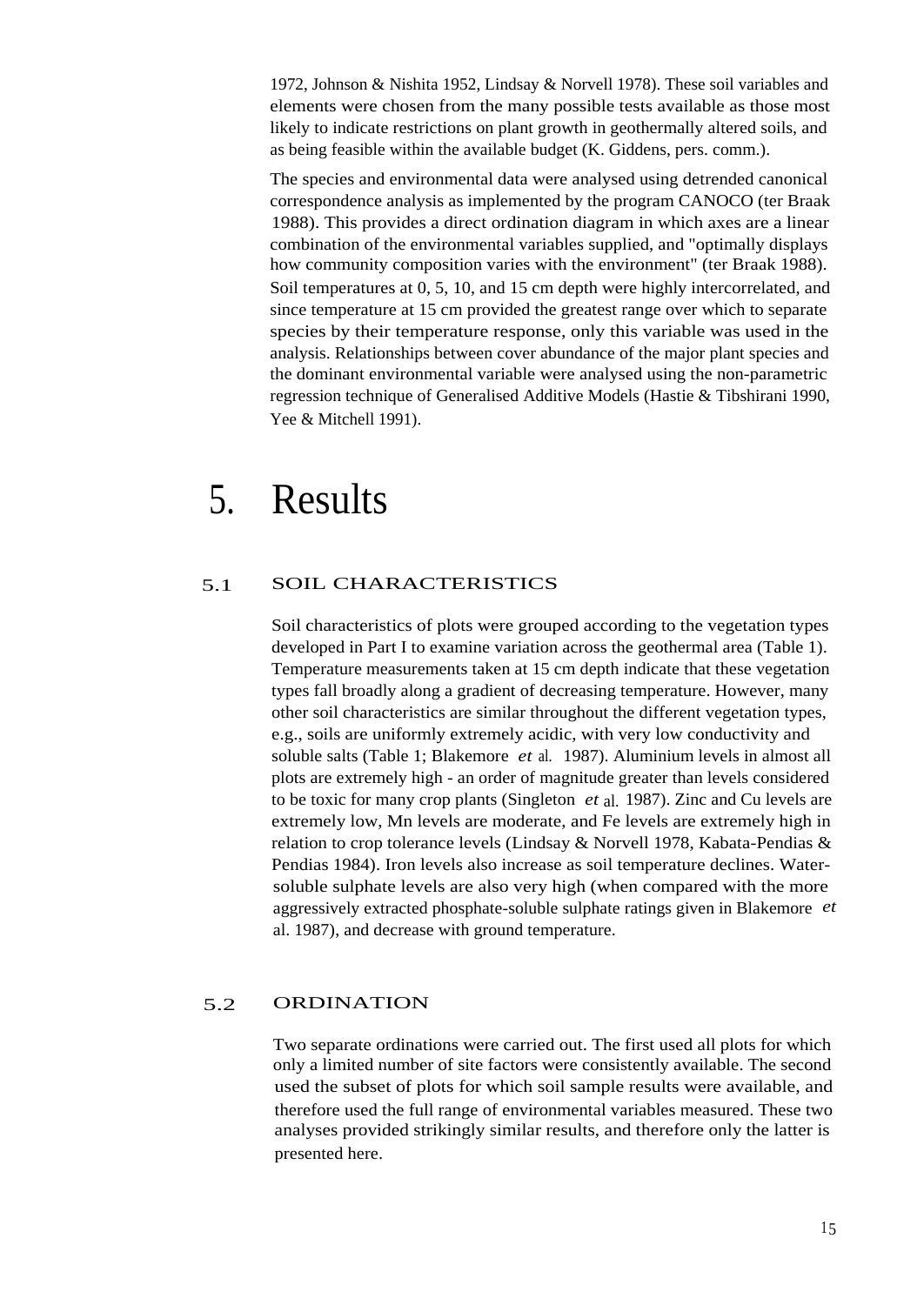TABLE 1 RESULTS OF SOIL ANALYSES GROUPED ACCORDING TO THE CLASSIFICATION OF PLOTS BY VEGETATION TYPES DERIVED IN PART I. MEANS ONLY ARE PRESENTED; MEANS WITH DIFFERENT SUPERSCRIPTS ARE SIGNIFICANTLY DIFFERENT AT THE 0.05 LEVEL USING TUKEY'S HSD TEST. VEGETATION TYPE NAMES FOLLOW THE CRITERIA OF ATKINSON (1985).

| <b>VEGETATION TYPE</b>                               | $\mathbf{n}$            | T15               | pH                | Con.              | Sol.              | Al                 | SO <sub>4</sub>   | Fe           | Mn                | $\mathbf{Z}$ n    | Cu          |
|------------------------------------------------------|-------------------------|-------------------|-------------------|-------------------|-------------------|--------------------|-------------------|--------------|-------------------|-------------------|-------------|
| Prostrate kanuka / Campylopus spp.<br>moss-shrubland | 6                       | $62.0^4$          | 4.68 <sup>4</sup> | 0.09 <sup>a</sup> | 0.03 <sup>a</sup> | $55.9^{a}$         | $131.5^a$         | $31.4^2$     | 5.05 <sup>a</sup> | $0.18^{2}$        | $0.05^{2}$  |
| Prostrate kanuka - mingimingi<br>shrubland           |                         | 51.0              | 4.00              | 0.10              | 0.04              | 108.2              | 128.0             | 64.2         | 2.50              | 0.60              | 0.00        |
| (Pine) / mingimingi - manuka scrub                   | $\overline{2}$          | $21.5^{b}$        | 3.70 <sup>a</sup> | $0.13^{a}$        | $0.05^{a}$        | 112.7 <sup>a</sup> | $59.0^a$          | $108.9^{ab}$ | 2.65 <sup>a</sup> | 1.50 <sup>a</sup> | $0.65^{b}$  |
| Manuka - kamahi / Cyathodes<br>juniperina scrub      | 10                      | $18.0^{b}$        | 4.58 <sup>a</sup> | 0.09 <sup>a</sup> | 0.03 <sup>4</sup> | $48.6^4$           | 81.3 <sup>2</sup> | $123.9^{b}$  | $7.45^a$          | $0.82^{a}$        | $0.25^{ab}$ |
| Kamahi - fivefinger forest                           | $\overline{\mathbf{3}}$ | 16.0 <sup>b</sup> | 4.60 <sup>a</sup> | 0.06 <sup>4</sup> | 0.02 <sup>a</sup> | $48.2^{\circ}$     | $47.3^{\circ}$    | $152.9^{ab}$ | 7.07 <sup>4</sup> | 1.00 <sup>4</sup> | $0.47^{ab}$ |

 $T15$  = soil temperature at 15 cm depth

Con. = soil conductivity (mmho/cm  $(K_{25})$ )

Sol. = soluble salts  $(*)$ 

 $AI = CaCl<sub>2</sub>-extractable AI ( $\mu$ g/g)$ 

 $SO_4$  = water soluble  $SO_4$  (µg/g)

Fe =  $0.005M$  DPTA-extractable Fe ( $\mu$ g/g)

 $Mn = 0.005M$  DPTA-extractable Mn (µg/g)

 $Zn = 0.005M$  DPTA-extractable  $Zn$  (µg/g)

 $Cu = 0.005M DPTA-extractable Cu ( $\mu g/g$ )$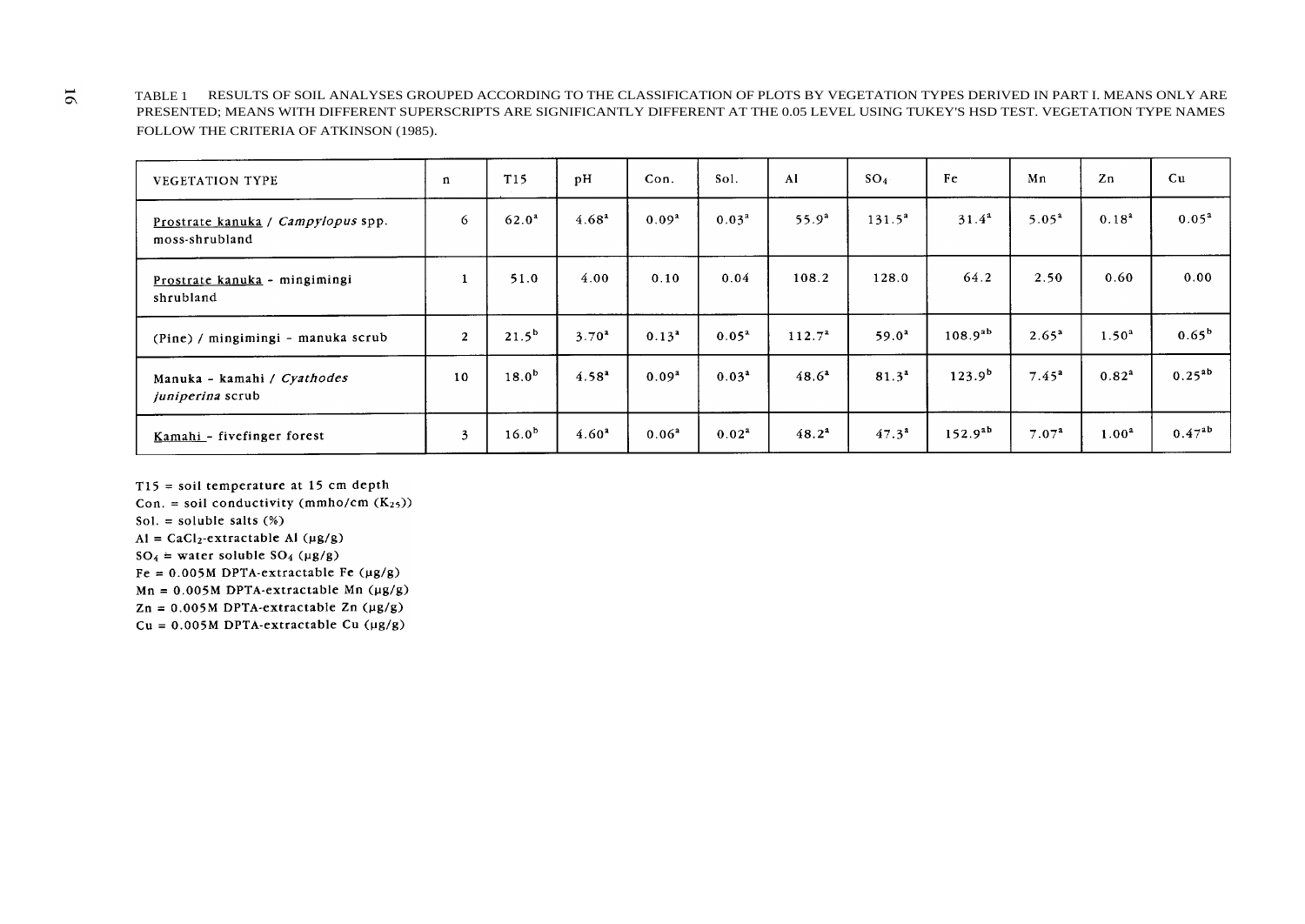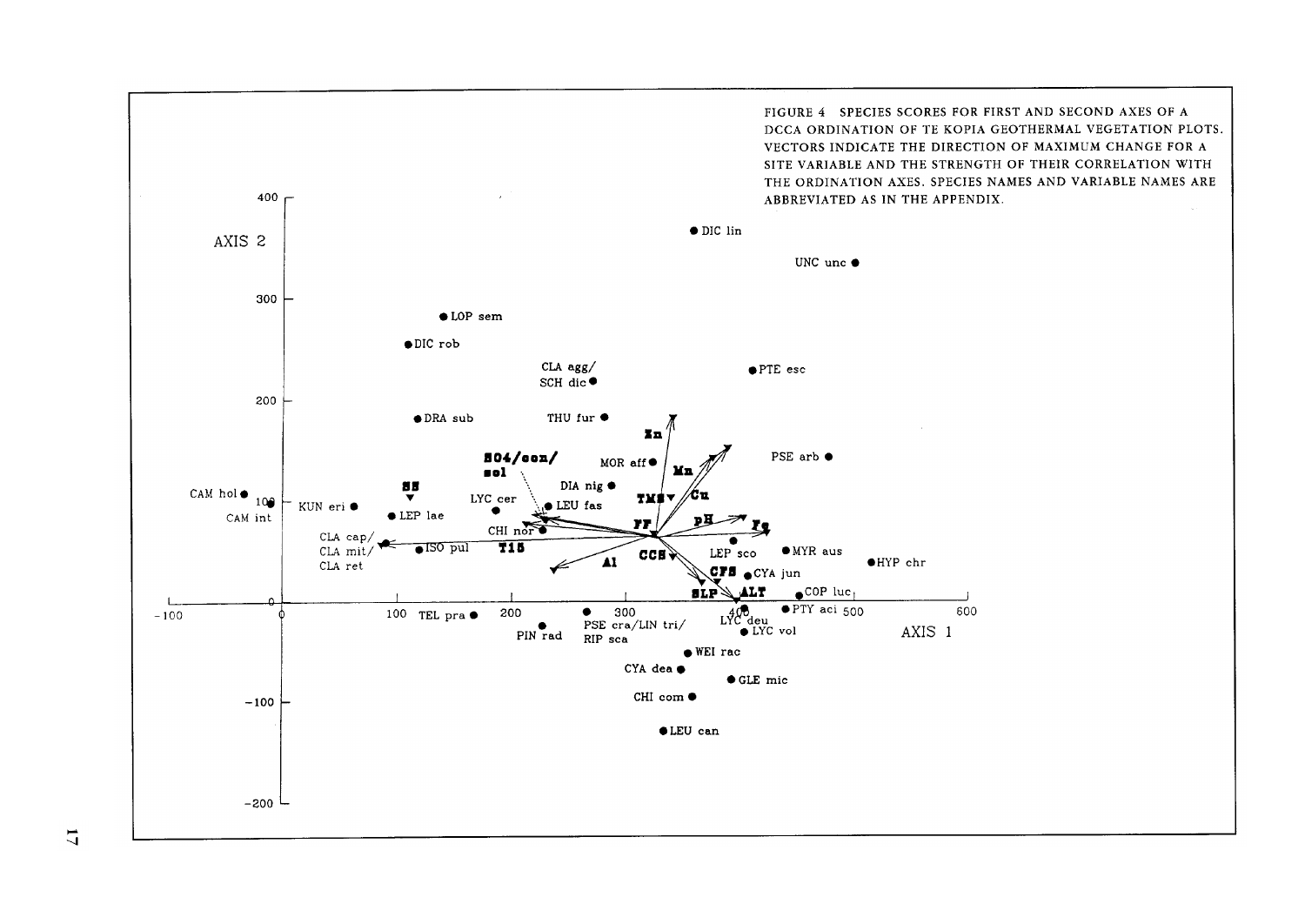Results from the CANOCO analysis are shown in Fig. 4, with species positions on the axes (shown with symbols) indicating their broad relationships with environmental factors (shown by vectors indicating their direction and magnitude of correlation with the axes) (ter Braak 1988). The change in vegetation composition was most marked in relation to axis 1, as indicated by the relative strength of the eigenvalues of the first two axes (axis  $1 = 0.62$ , axis  $2 = 0.30$ ). The first axis was highly and most strongly correlated (inversely) with soil temperature, and reflects the thermal influence on the rooting zone (Fig. 4). Species with low axis 1 scores are those of sites near geothermal features with high soil temperatures, such as *prostrate kanuka*, arching clubmoss, *Campylopus holomitrium* (moss), *Cladonia capitellata* (lichen) and *Cladonia mitis* (lichen) (Fig. 4). Soil conductivity, soluble salts, Al, and S04 all decreased along the first axis, with Fe and pH increasing.

The second axis was less strongly correlated with measured environmental variables. Levels of extractable Mn, Cu, and particularly Zn all increased along the second axis, while slope and altitude generally decreased. Plots that have high axis 2 scores are located on fallfaces (FF, Fig. 4) close to the active Paeroa Fault scarp, or on transportational midslopes (TMS, Fig. 4) at the base of this scarp. These plots have extremely shallow soils, and are probably frequently disturbed by mass movement or have been recently burnt. Vegetation on these plots is dominated by manuka and fivefinger at cool soil temperatures. Plots with high axis 2 scores but with intermediate soil temperatures are also codominated by monoao. Plots that have low axis 2 scores generally have low soil temperatures and occur on colluvial footslopes (CFS, Fig. 4) with deeper soils. Vegetation is generally taller, and is dominated by kamahi and other species of later successional forest, e.g., ponga, rimu. We therefore interpret this second axis as reflecting the effect of disturbance history and/or soil instability and depth on vegetation composition. The changes in trace element availability in these soils are consistent with this interpretation, as these elements would be more available in the recently weathered soils near the fault scarp (high axis 2 scores) but become less available in the deeper, older soils (low axis 2 scores) owing to leaching or to being bonded into clays or organic matter complexes.

#### 5.3 REGRESSION ANALYSES

The direct ordinations indicate that the gradient in soil temperature at 15 cm depth (T15), which is also correlated with a large number of soil parameters, has the greatest influence on vegetation composition and structure. Changes in cover abundance of the most common canopy, understorey, and bryophyte species along this gradient show how different species are differentially tolerant of the stresses imposed by increased soil temperature and associated geothermal effects (Fig. 5). This gradual compositional change also leads to significant overall structural changes in the vegetation along this gradient (Fig. 6).

Below T<sub>15</sub> =  $20^{\circ}$ C, the vegetation is tall (c. 8-10 m high) and dominated by kamahi and fivefinger, with karamu a common component. Turutu, bracken, and snowberry are common in the understorey. Leaf litter is the principal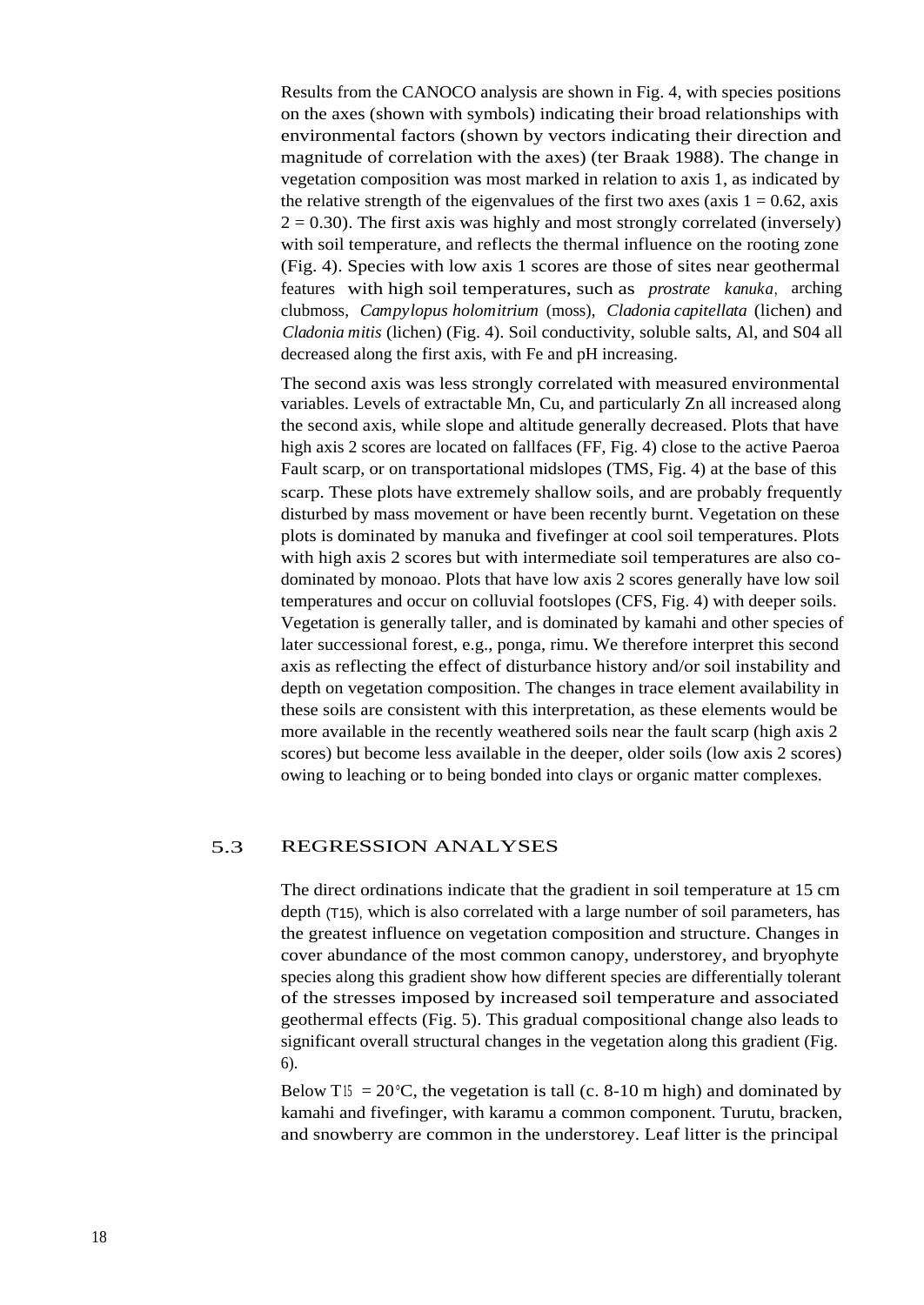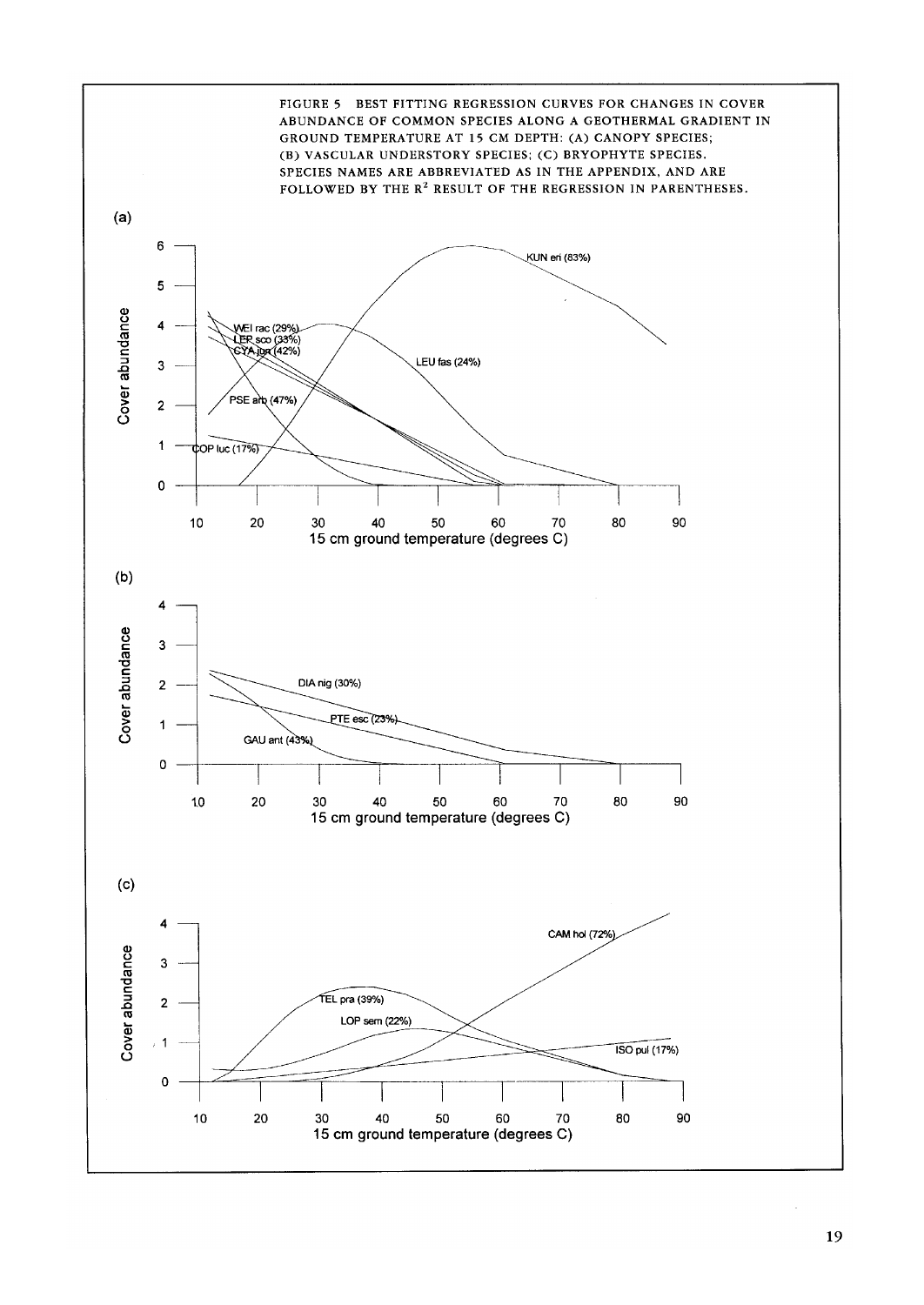#### FIGURE 6 STRUCTURAL AND SPECIES RICHNESS CHANGES IN VEGETATION ALONG A GRADIENT IN GROUND TEMPERATURE AT 15 CM DEPTH  $(T_{15})$ .



(a) Canopy height (HT) versus  $T_{15}$ : LN(HT) = 7.206 - 0.053( $T_{15}$ ). R<sup>2</sup> = 0.658, p < 0.001, n = 49.



(b) Bryophyte ground cover (B%) versus  $T_{15}$ :<br>B% = -21.258 + 2.301T<sub>15</sub> - 0.016 (T<sub>15</sub>)<sup>2</sup>. R<sup>2</sup> =  $0.312$ ,  $p < 0.001$ ,  $n = 40$ .



(c) Litter ground cover (L%) versus  $T_{15}$ : L% = 74.587 - 0.990 $T_{15}$ , R<sup>2</sup> = 0.387, p < 0.001, n = 49.



(d) Species richness (SP) versus  $T_{15}$ : SP = 87.549 ( $T_{15}$ )<sup>0.568</sup>, R<sup>2</sup> = 0.369, p < 0.001, n = 49.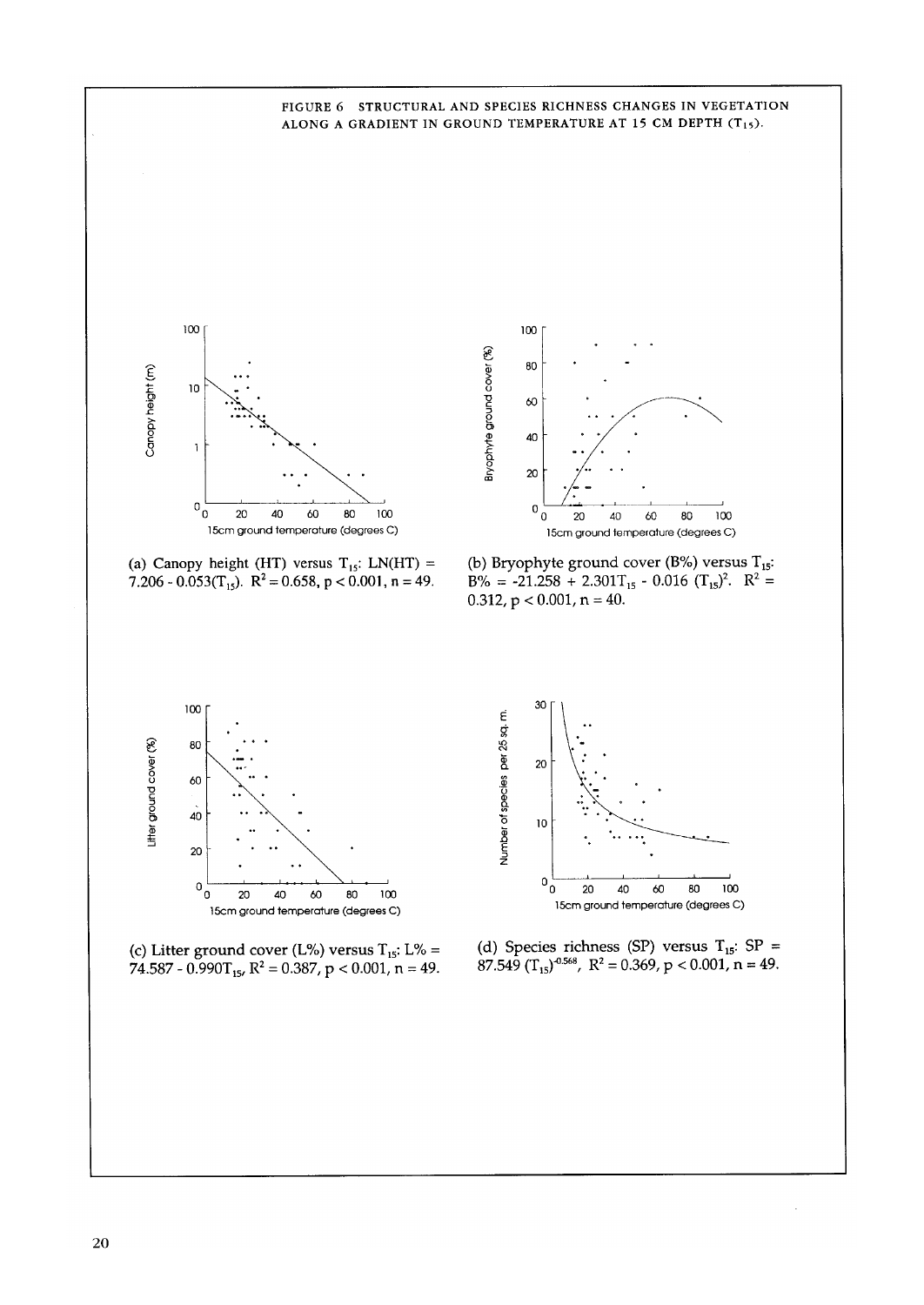groundcover, and bryophyte biomass is generally insignificant. Species richness is relatively high ( $> 20$  plant species/ 25 m<sup>2</sup>).

As T<sub>15</sub> increases from 20 to  $30^{\circ}$ C there is a dramatic shift in vegetation composition and structure. Canopies are shorter (2-4 m) and dominated by manuka, mingimingi, and prickly mingmingi, with kamahi, fivefinger, and karamu decreasing in abundance. Snowberry and bracken also decrease sharply in abundance over this range, although turutu increases. Large bryophyte mats, dominated at Te Kopia by the liverwort Telaranea praenitens, become common at these temperatures, and leaf litter is no longer the predominant groundcover. Species richness is on average between 10 and 20 plant species/25 m<sup>2</sup>.

Sites with T<sub>15</sub> values between 30 and  $60^{\circ}$ C are dominated by canopies of prostrate kanuka about 1 m tall, with less abundant mingimingi and monoao. Understories and groundcover comprise turutu and large mats of the bryophytes Telaranea praenitens, Lophocolea semiteres, and Lepidozia laevifolia. Species richness is generally  $< 10$  species/ 25 m<sup>2</sup>.

Above  $T15 = 60^{\circ}$ C breaks in the short (< 1 m tall) can opy cover occur, and clumps of the moss Campylopus holomitrium and several lichen species are common. Another small moss, Isopterygiopsis pulchella, is found within these clumps. Where a vascular canopy does exist, it is almost entirely dominated by prostrate kanuka. Sites experiencing the hottest ground temperatures have as few as 4 (vascular and non-vascular) species.

### 7. Discussion

Soils throughout the geothermal area are poor for growth of most plants because of their low pH and unusual levels of trace elements. Although the pH levels of topsoils of the Waiotapu region surrounding Te Kopia are generally below average (Vucetich & Wells 1978), the soils of Te Kopia are even more acidic. However, the relatively uniform distribution of values across the area suggests that geothermally derived inputs to soil probably occur through dissolution of geothermal gases in rainfall, or condensation of steam emitted from fumaroles, affecting large areas more or less equally. If the populations of species present here are composed of stable genotypes specifically capable of growing on such poor soils, then these genotypes may be useful to rehabilitate other areas with soils of low pH or nutrient content, e.g., mine tailings.

Soil temperature, which is also correlated with a large number of soil parameters, apparently has the greatest influence on vegetation composition and structure. A generally predictable sequence of species occurs along this gradient, and provides an important and feasible basis on which to design a monitoring system as planned for objective 3. Species are differentially sensitive to temperature change, showing gradual increase or decrease in abundance with changing soil temperatures. Some show strong correlations of abundance with temperature, and changes in their distribution may be useful as indicators of change in the underlying geothermal conditions. Examples of temperature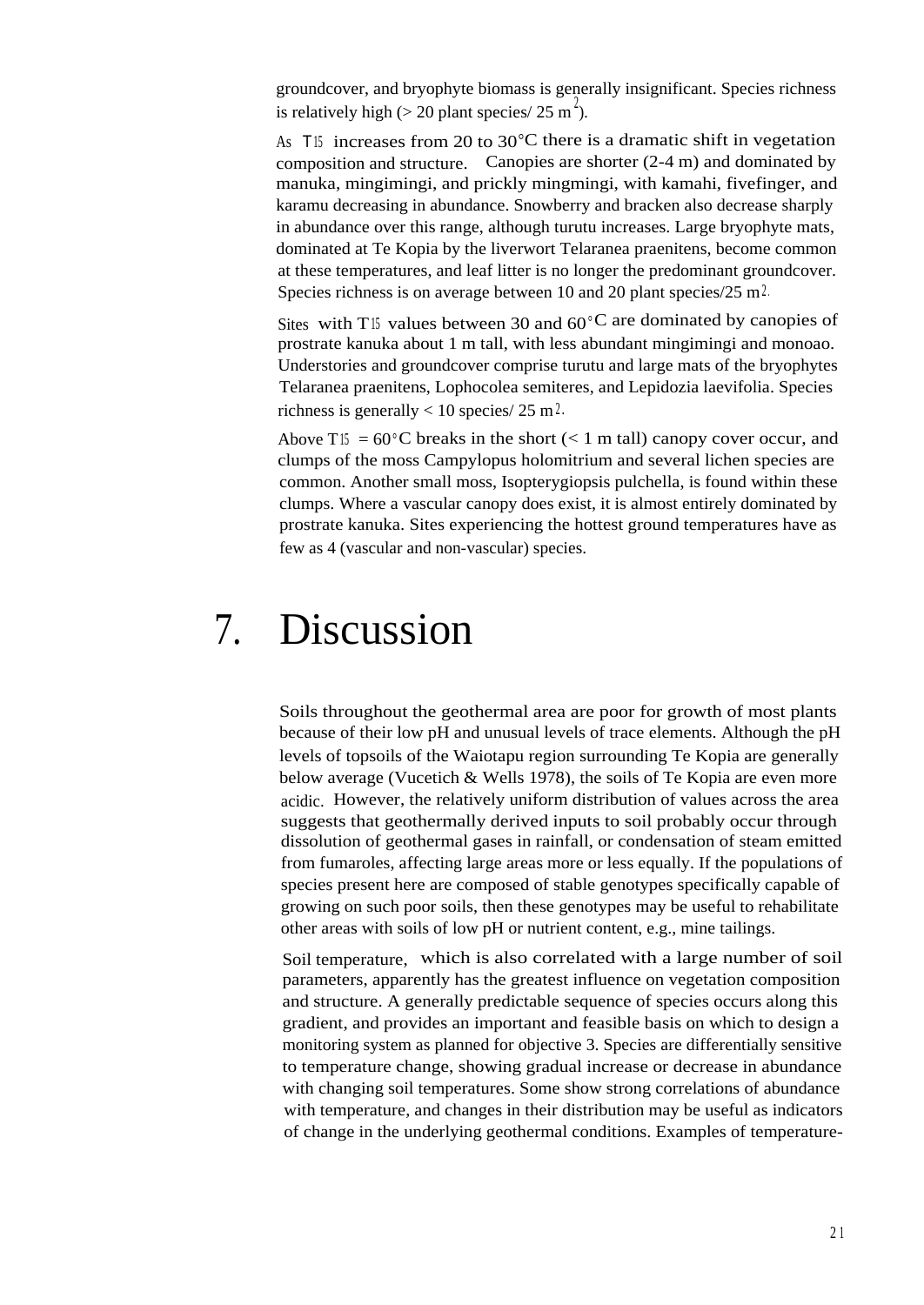sensitive species are *Pseudopanax arboreus, Kunzea ericoides, Gaultheria antipoda,* and *Campylopus holomitrium* (Fig.5).

The vegetation continuum *(sensu* Austin & Smith 1989) described at Karapiti by Given (1980) is similar to the hotter end of that described here. Given's coolest zones still had soil temperatures at 5 cm depth of 40-55 °C. The Te Kopia vegetation continuum is therefore a considerable extension of that previously published, particularly including the vegetation changes that occur over soil temperatures from 20-40 °C, and will be more applicable to vegetation in other geothermal areas.

Ongoing research should examine the variability of soil temperature at any point within a geothermal area, and by what process and over what time species adjust their distribution to a change in the temperature gradient. Also, how do stand processes change along the temperature gradient? For example, the replacement of a groundcover dominated by litter to one dominated by bryophyte mats as soil temperatures increase may suggest that litterfall decreases along this gradient, perhaps owing to a decrease in growth rate. Alternatively, this effect may result from an increase in available moisture for bryophyte growth from proximity to steam vents in hot areas. Objective 3 of this project may be able to examine some of these issues.

## 7. Acknowledgements

Thanks to Jason Bangs (Conservation Corps), Willie Shaw (DoC, Rotorua) and John Pascoe (DoC, Rotorua) for assistance with field work. This project was conceived and initially designed by Dr. Bruce Clarkson. We thank Dr. B. Clarkson, Dr. 1. Payton, and C. Duval for their critical comments on the manuscript.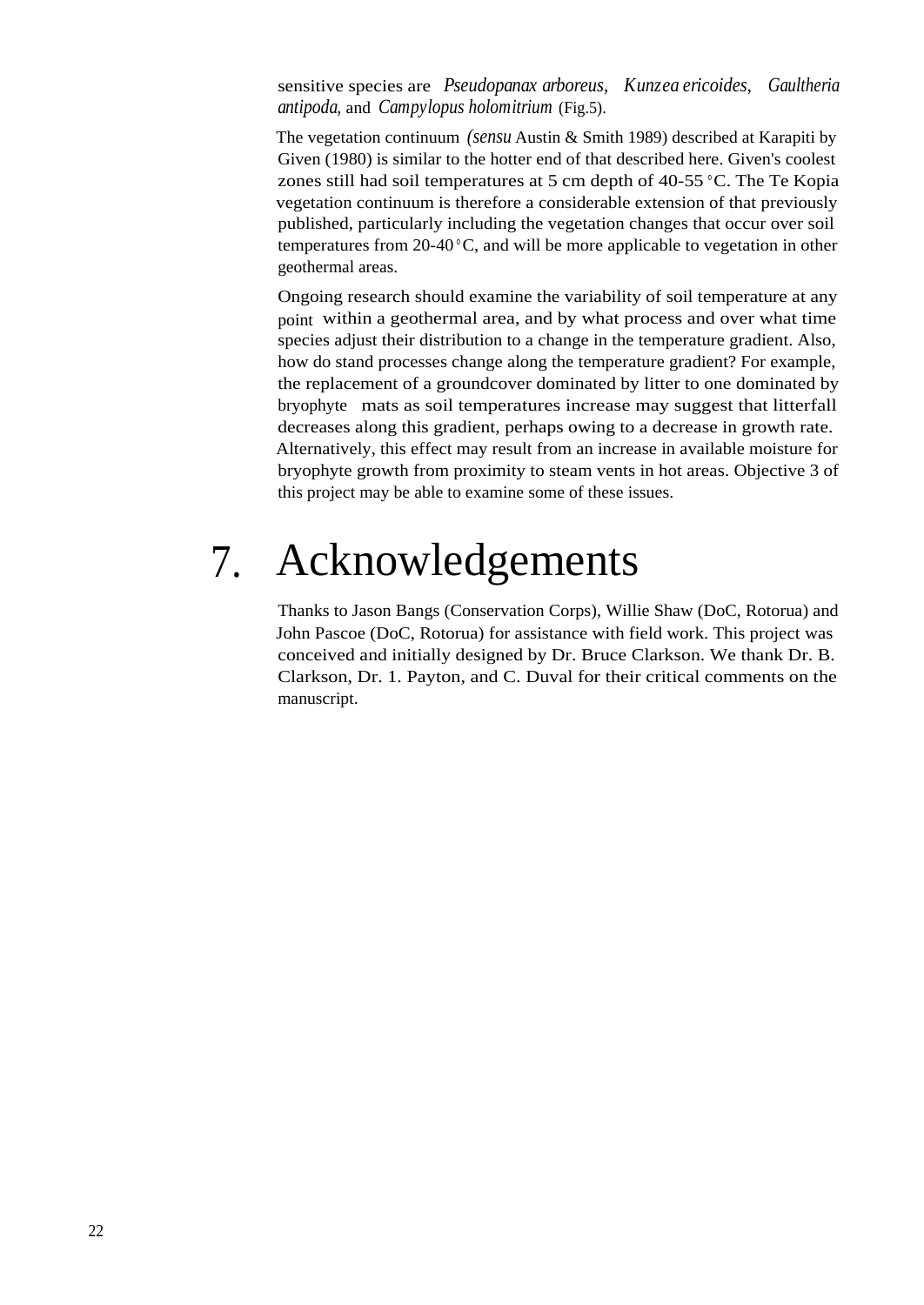### 8. References

- Atkinson, IAE 1985 Derivation of vegetation mapping units for an ecological survey of Tongariro National Park, North Island, New Zealand. *New Zealand journal of botany* 23:361-378.
- Austin, M.P., Smith, T.M. 1989. A new model for the continuum concept. *Vegetatio* 83: 35-47.
- Blakemore, L.C., Searle, P.L., Daly, B.K. 1987. Methods for chemical analyses of soils. NZ Soil *Bureau scientific report 80.* DSIR, Lower Hutt.
- Brownsey, P.J., Smith-Dodsworth, J.C. 1989. New Zealand ferns and fern allies. Auckland, Bateman.
- Clarkson, B. 1984. Te Kopia Scenic Reserve Thermal area vegetation. Botany Division, DSIR, unpublished report.
- Dalrymple, J.B., Blong, R.J., Conacher, A.J. 1968. An hypothetical nine unit landsurface model. *Zeitschrift fur Geomorphologie N. F. 12, 1:* 60-76.
- Dench, N.D. 1993. Geothermal Energy. Chapter 2 in Renewable Energy Opportunities for New Zealand. Eden Resources Ltd for Ministry of Commerce.
- Given, D.R. 1980. Vegetation on heated soils at Karapiti, central North Island, New Zealand, and its relation to ground temperature. *New 2ealand journal of botany* 18: 1-13.
- Hastie, T., Tibshirani, R.J. 1990. Generalised additive models. Chapman & Hall, London.
- Hoyt, D.B., Nyborg, M. 1972. Use of dilute calcium chloride for the extraction of plant available aluminium and manganese from acid soil. *Canadian journal of soil science* 52: 163- 167.
- Humphries, E., Ecroyd, C. 1990. Te Kopia Scenic Reserve. *Rotorua Botanical Society,newsletter* 20:26-27.
- Johnson, C.M., Nishita, H. 1952. Microestimation of sulfur in plant materials, soils, and irrigation waters. *Analytical Chemistry* 24: 736-742.
- Kabata-Pendias, A., Pendias, H. 1984. Trace elements in soils and plants. CRC Press, Boca Raton, Florida.
- Lindsay, W.L., Norvell, W.A. 1978. Development of a DPTA soil test for zinc, iron, manganese and copper. Soil *Science Society of America* journal 44: 772-777.
- Singleton, P.L., Edmeades, D.C., Smart, R.E., Wheeler, D.M. 1987. Soil acidity and aluminium and manganese toxicity in the Te Kauwhata area, North Island, New Zealand. *New Zealand journal of agricultural research* 30: 517-522.
- ter Braak, CJF 1988 CANOCO a FORTRAN program for canonical community ordination by [partial] [detrended] [canonical] correspondence analysis, principal components analysis and redundancy analysis (version 2.1). Technical Report LWA-88-02. Groep Landbouwwiskunde, Wageningen, The Netherlands.
- Vucetich, C.G., Wells, N. 1978. Soils, agriculture and forestry of Waiotapu Region, Central North Island, New Zealand. *NZ SoilBureau bulletin 31.* DSIR, Lower Hutt.
- Wells, N., Whitton, J.S. 1966. The influence of hydrothermal activity on the element content of soils and plants. *New Zealand journal of science* 9: 982-991.
- Wassilieff, M., Timmins, S. 1984. Register of protected natural areas in New Zealnd. Department of Lands and Survey, Wellington.
- Yee, T.W., Mitchell, N.D., 1991. Generalised additive models in plant ecology. *Journal of vegetation science* 2: 587-602.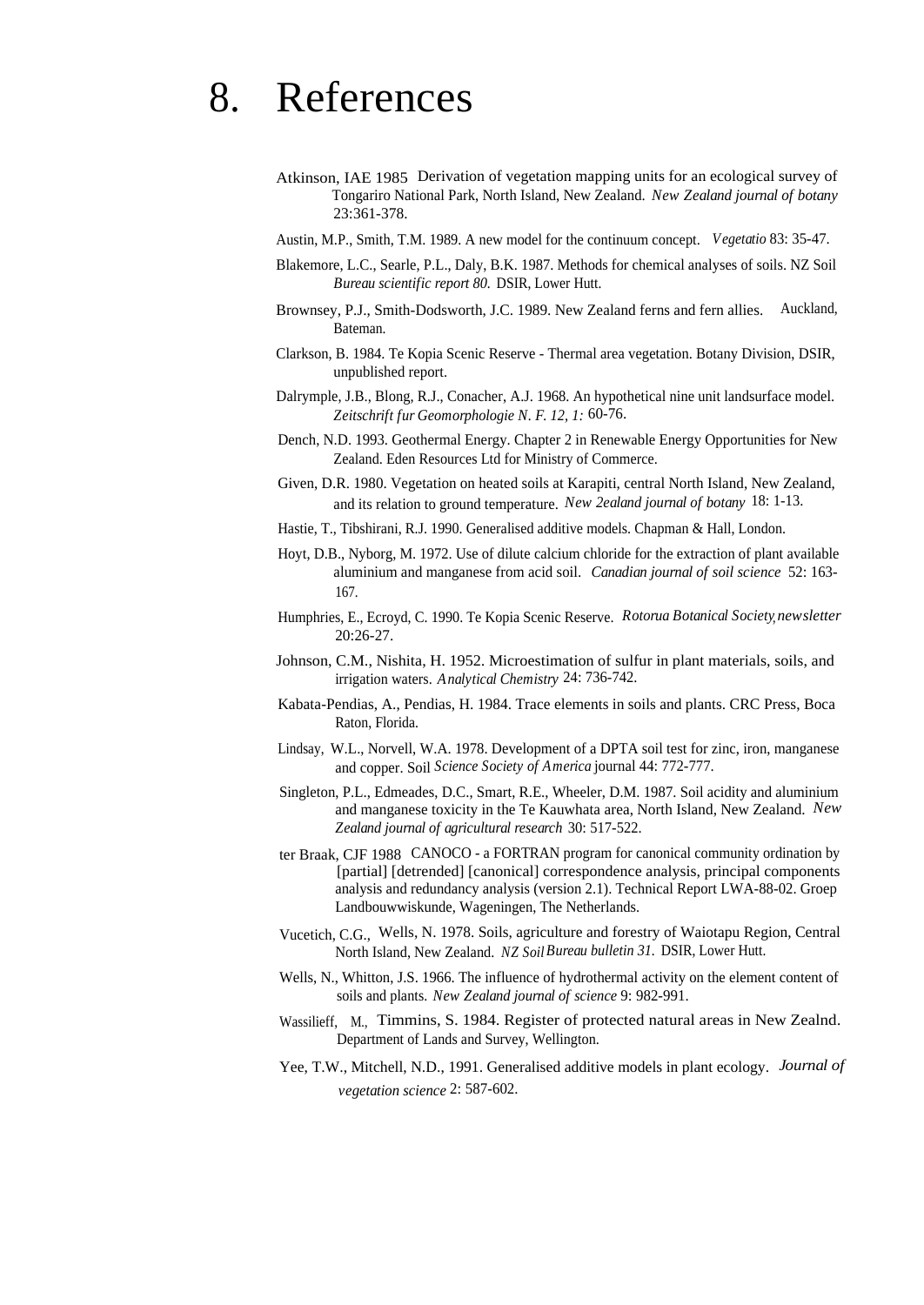# 9. Appendix

Common names or descriptions of plants mentioned in Part I.

#### SCENTIFIC NAME COMMON NAME OR DESCRIPTION

*Aristotelia serrata* makomako *Baumea rubiginosa* baumea *B. tenax* baumea<br>*R. teretifolia* baumea *B. teretifolia* baume:<br> *Blechnum sn I* kiokio *Blechnum sp. I*<br>*B. minus Campylopus clavatus* moss *C. holomitrium* moss *C. introflexus* moss carex geminata sedge *Carex geminata Chiloscyphus spp.* liverwort *Cladia leptoclada* lichen *Cladonia capitellata* lichen  $C$ oprosma lucida *Cortaderia sp.* toetoe *Cyathodes juniperina Dianella nigra* turutu<br>*Dicksonia sauarrosa* turutu  $Dicksonia$  squarrosa *Dicranoloma sp.* moss *Dicranopteris linearis* Dracophyllum subulatum monoao *Gahnia setifolia* gahnia *Gaultheria antipoda* snowberry<br> *Geniostoma rupestre* strange hangehange *Geniostoma rupestre* hangehange *Gleichenia microphylla*<br>*G. dicarpa*  $Historieris incisa$ *Hypnum cupressiforme* moss *Hypolepis ambigua H. distans Knightia excelsa* rewarewa *Kunzea ericoides* var. *Kurzia sp.* liverwort *Lepidozia glaucophylla* liverwo<br>*Leptospermum scoparium* manuka *Leptospermum scoparium* manusana manusana manusana manusana manusana manusana manusana manusana manusana manus<br>Leucobryum candidum *Leucobryum candidum* moss *Leucopogon fasciculatus* miniminging miniminging miniming *Lycopodium cernuum* clubmoss<br> *L. deuterodensum* clubmoss *L. deuterodensum* clubmoss *L. volubile Morelotia affinis Muehlenbeckia australis* pohuehue<br>*Phormium tenax* harakeke *Phormium tenax* harakeke *Phymatosorus diversifolius*<br>*Pinus radiata Pseudopanax arboreus* fivefinger<br>*Pteridium esculentum* bracken *Pteridium esculentum Ptychomnion aciculare* moss *Pyrrosia eleagnifolia* leather-leaf fern *Scbizaea dichotoma* an fern S. sp (cf. *flstulosa)* comb fern *Schoenus tendo* sedge *Thuidium furfurosum* moss *Weinmannia racemosa* kamahi

*B. minus* swamp kiokio tangle fern<br>water fern *microflora* prostrate kanuka *Pinus radiata* radiata pine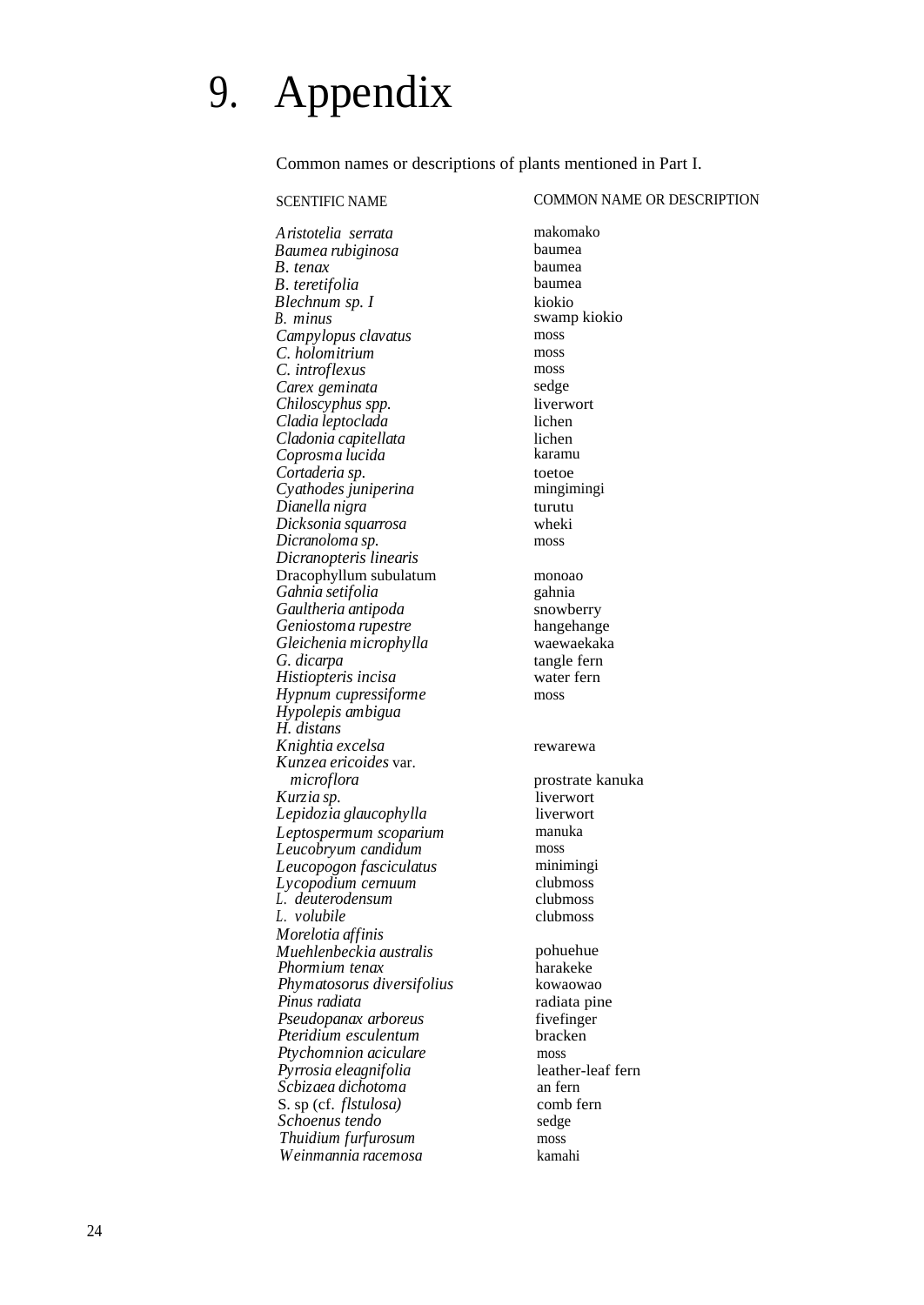Common names or descriptions of plants mentioned in Part 11.

| <b>SCIENTIFIC NAME</b>           | <b>ABBREVIATION</b> | <b>COMMON NAME</b><br>OR DESCRIPTION |
|----------------------------------|---------------------|--------------------------------------|
| Calochilus paludosus             | CAL pal             | orchid                               |
| C. robertsonii                   | CAI rob             | orchid                               |
| Campylopus holomirrium           | CAM hol             | moss                                 |
| C. introflexus                   | CAM int             | moss                                 |
| Chiloscyphus compactus           | CHI com             | liverwort                            |
| C. normalis                      | CHI nor             | liverwort                            |
| Christella sp. (unnamed)         | CHR sp.             | fern                                 |
| Cladia aggregata                 | CLA agg             | lichen                               |
| Cladia retipora                  | CLA ret             | lichen                               |
| Cladonia capitellata             | CLA cap             | lichen                               |
| Cladina mitis                    | CLA mit             | lichen                               |
| Coprosma lucida                  | COP luc             | karamu                               |
| Cyathea dealbata                 | CYA dea             | ponga                                |
| Cyathodes juniperina             | $CYA$ jun           | prickly mingimingi                   |
| Dacrydium cupressinum            | DAC cup             | rimu                                 |
| Dianella nigra                   | DIA nig             | turutu                               |
| Dicranoloma robustum             | DIC rob             | moss                                 |
| Dicranopterls linearis           | DIC lin             | fern                                 |
| Dracophyllum subulatum           | DRA sub             | monoao                               |
| Gaultheria antipoda              | GAU ant             | snowberry                            |
| Gleichenia microphylla           | GLE mic             | waewaekaka                           |
| Hypnum chrysogaster              | HYP chr             | moss                                 |
| Isoptery giopsis pulchella       | ISO pul             | moss                                 |
| Kunzea ericoides var. microflora | KUN eri             | prostrate kanuka                     |
| Lepidozia laevifolia             | LEP lae             | liverwort                            |
| Leptospermum scoparium           | LEP sco             | manuka                               |
| Leucobryum candidum              | LEU can             | moss                                 |
| Leucopogon fasciculatus          | LEU fas             | mingimingi                           |
| Lindsaea trichomanoides          | LIN tri             | fern                                 |
| Lophocolea semiteres             | LOP sem             | liverwort                            |
| Lycopodium cernuum               | LYC cer             | arching clubmoss                     |
| L. deuterodensum                 | LYC den             | clubmoss                             |
| L. volubile                      | LYC vol             | clubmoss                             |
| Morelotia affinis                | MOR aff             | sedge                                |
| Myrsine australis                | MYR aus             | mapou fern                           |
| Nephrolepis sp. (unnamed)        | NEP sp.             |                                      |
| Pinus radiata                    | PIN rad             | radiata pine                         |
| Pseudopanax arboreus             | PSE arb             | fivefinger                           |
| P. crassifolius                  | PSE cra             | lancewood                            |
| Pteridium esculentum             | PTE esc             | bracken                              |
| Ptychomnion aciculare            | PTY aci             | moss                                 |
| Ripogonum scandens               | RIP sca             | supplejack                           |
| Schizaea dichotoma               | SCH dic             | fan fern                             |
| Telaranea praenitens             | TEL pra             | liverwort                            |
| Thuidium furfurosum              | THU fur             | moss                                 |
| Uncinia uncinata                 | UNC unc             | hooked sedge                         |
| Weinmannia racemosa              | WEI rac             | kamahi                               |
|                                  |                     |                                      |